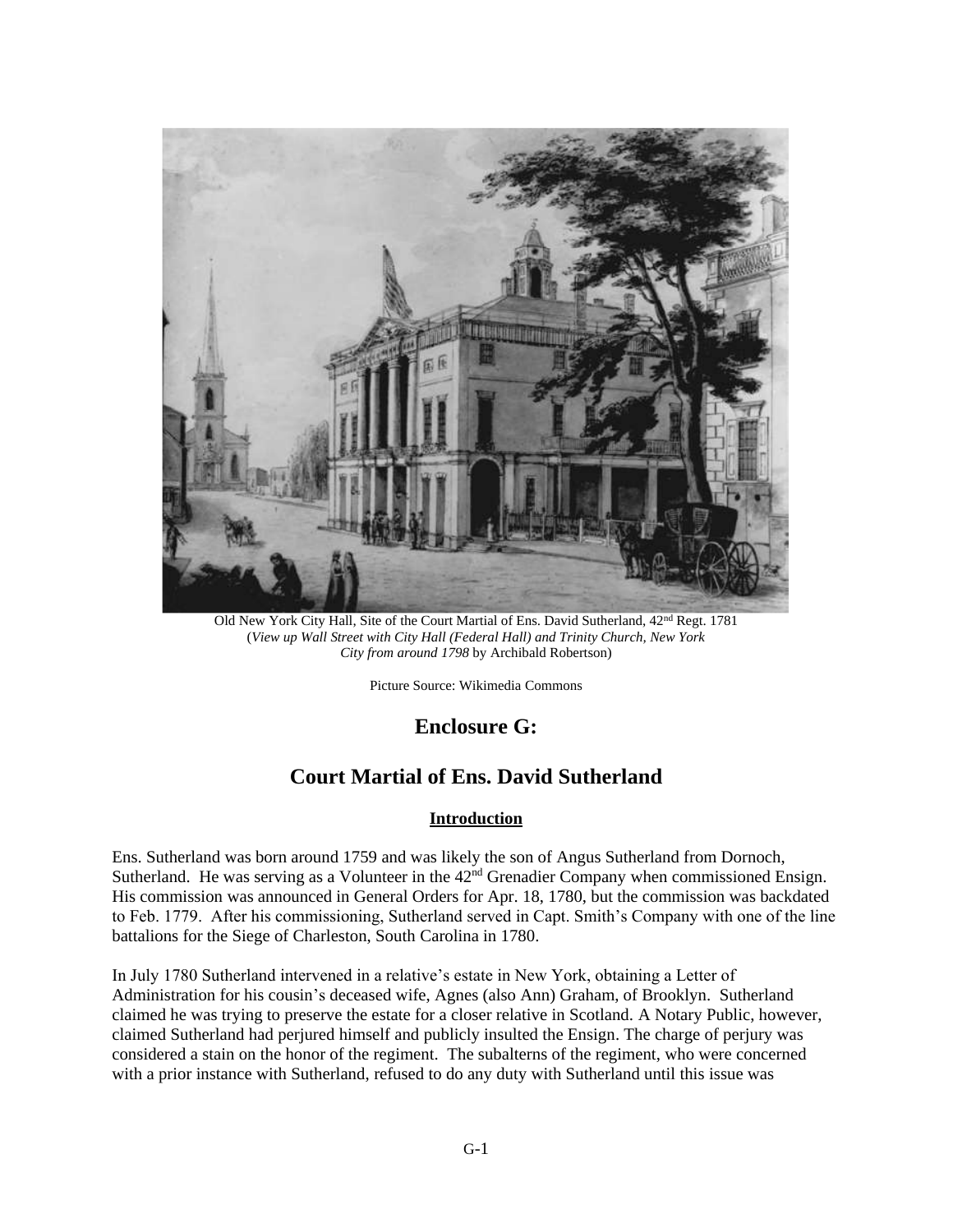resolved. The Subalterns also believed Sutherland should have challenged the civilian to a duel for insulting him in public.

Maj. Charles Graham decided to bring Sutherland to a court-martial to resolve the issue. Lt. Robert Franklin, the senior subaltern, acted as prosecutor on behalf of the subalterns.

After the Court Martial Sutherland continued his service with the regiment and took part in the relief attempt for Cornwallis' army at Yorktown in 1781. General Orders for Feb. 23, 1782 announced "*Ens<sup>n</sup> Sutherland having desired leave to retire, The Commander in Chief is pleased to order a Blank Commission for an Ensigncy by purchase for his Benefit."*

After retiring from the 42nd Regt. in 1782, Sutherland did not return immediately to Scotland. A "*Return of Officers of the Corps of Rangers, Commanded by Lieu<sup>t</sup> .-Colonel John Butler"* from Niagara, New York in about 1784, lists Sutherland at a 2<sup>nd</sup> Lieutenant. In a later pension document, Sutherland dates his commission in the Rangers as "*about the year 1783*" After the end of the war Butler's Rangers were reduced on June 24, 1784 and  $2<sup>nd</sup>$  Lt. Sutherland went out on Half-pay.

Sutherland later served in the  $5<sup>th</sup>$  West India Regiment from 1805 to 1812 when he transferred to the  $4<sup>th</sup>$ Royal Veterans Battalion at Gibraltar. When this battalion was disbanded in 1814, he obtained a position in a garrison company at the Cape of Good Hope until 1816 before being put on the *"retired with Full Pay"* list.

Lt. Sutherland's death was recorded in the Dornoch records as *"May 14 1835 Lieut. David Sutherland, Dornoch, aged 76 cause of death Palsey."* He is buried in the Dornoch Churchyard.

**Introduction References**: *A Fighting Clan: Sutherland Officers: 1250-1850*, Malcolm Sutherland, Avon Books, 1996, p. 156; *Peebles' Journal* entry dated Sep. 13, 1779 and June 24, 1781; General Orders, William's House, South Carolina, Apr. 18, 1780 and at New York, Oct. 13, 1781 and Feb. 23, 1782; *London Gazette*, July 15, 1780 p. 5, Mar. 19-23, 1805, p. 4, June 13, 1807, p. 4, Jan. 2-5, 1813, p. 2, Nov. 15, 1814, p. 6 and Dec. 4, 1819, p. 13; *Collections of New-York Historical Society for the year 1900*, printed for the Society, 1901, p. 323; TNA, *General Court Martial of Ens. Sutherland* at WO71/95 ff. 129 –185; TNA, Regimental Review conducted by Maj. Gen. John Campbell at Halifax, Nova Scotia on June 9, 1784, *War Office: Inspection returns, Foreign, 1783-1784* at WO 27/52; TNA, *War Office: Officers' Birth Certificates, Wills and Personal Papers* at WO 42/44, S554.

#### **Documents**

### **Record of the General Court Martial of Ens. David Sutherland, 42nd or Royal Highland Regt., for Having Acted in a Manner Unbecoming the Character of an Officer and a Gentleman, New York, Sept. 12- 19, 1781**

**At a General Court Martial** held at the City Hall in New York in the Province of New York on Wednesday the twelfth day of September and continued by Adjournment to Wednesday the Nineteenth day of September 1781 by Virtue of a Warrant from His Excellency Sir Henry Clinton, Knight of the Most Honorable Order of the Bath, General and Commander in Chief of all His Majesty's Forces laying on the Atlantic Ocean from Nova Scotia to West Florida inclusive &c, &c, &c bearing date the 11<sup>th</sup> September 1781.

Major John Breese 54<sup>th</sup> Reg<sup>t</sup> President

| Major John Colden, New York Vol <sup>s</sup>  | $\sim$ {Major Gabriel D'Weber 3 <sup>d</sup> Batt. DeLancy's                    |
|-----------------------------------------------|---------------------------------------------------------------------------------|
| Capt. David Scott, Roy <sup>1</sup> Artillery | $\frac{1}{2}$ {Capt. Rob <sup>t</sup> Timpson, 22 <sup>d</sup> Reg <sup>t</sup> |
| Capt. John McDonald, $84th$ Reg <sup>t</sup>  | $\frac{5}{3}$ {Capt. George Dunbar 2 <sup>d</sup> Batt. DeLancy's               |
| Capt. Joseph Lee, N. Jersey Vol <sup>s</sup>  | $\leq$ {Capt. Tho <sup>s</sup> Golden Pensylv. Loyalists                        |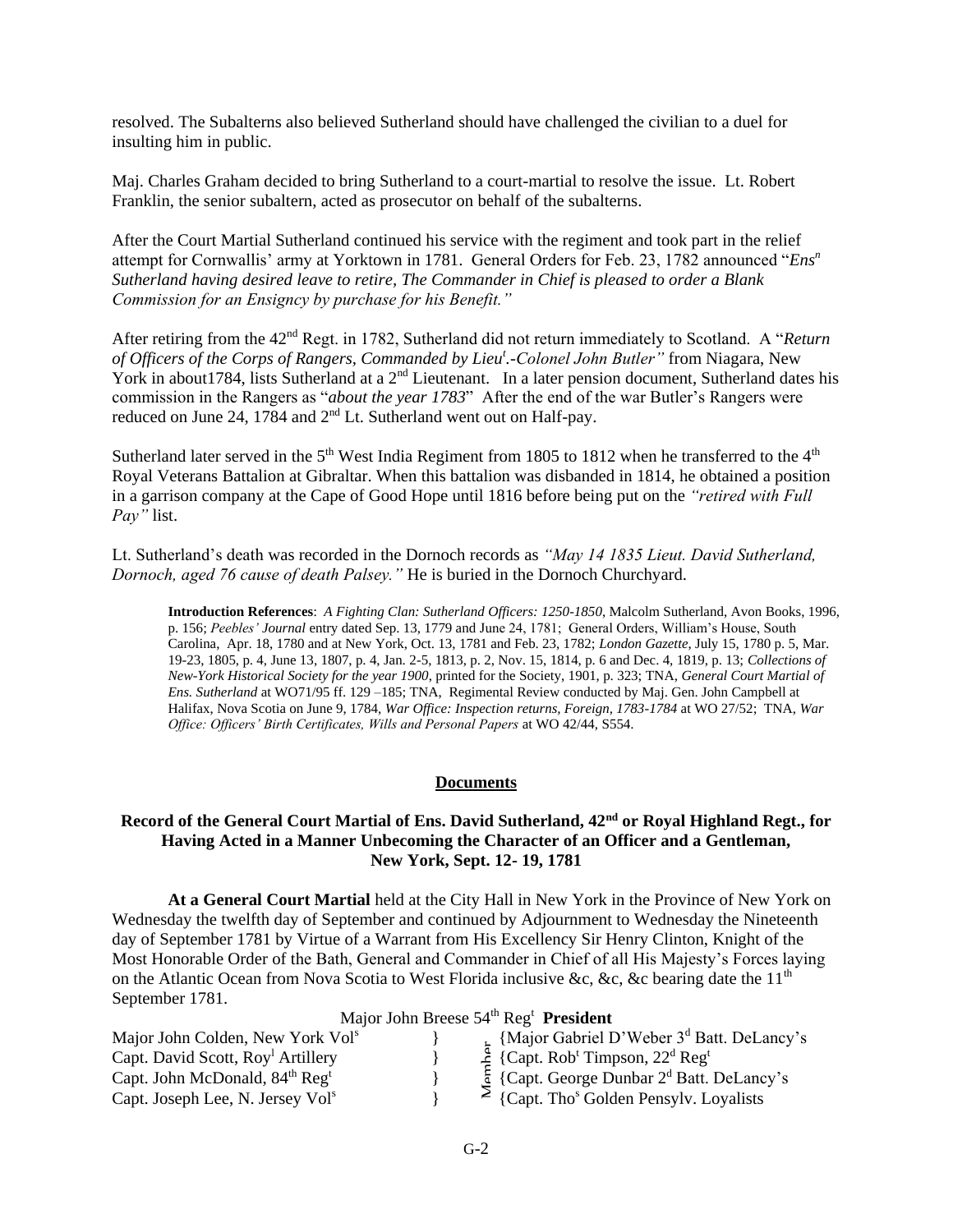| Capt. Stephen Hoyt, P.W. Am. Reg <sup>t</sup>                   | {Capt. Geo. Stainforth N. Jersey Loy <sup>ts</sup>       |
|-----------------------------------------------------------------|----------------------------------------------------------|
| Capt. Walter DeLancy Maryl <sup>d</sup> Loy <sup>ts</sup>       | {Capt. Waldron Kelly Garr <sup>n</sup> Batt <sup>n</sup> |
| Capt. Barth <sup>w</sup> Doughty 3 <sup>d</sup> Batt. DeLancy's |                                                          |
|                                                                 | Lieut. Richard Porter Assistant Deputy Judge Advocate    |

**The President** members and deputy Judge Advocate being duly Sworn.

**Ensign David Sutherland** of the Forty Second Regiment of Foot, was brought before the Court – Accus'd by the Subaltern Officers of the same Regiment, of having acted in a manner unbecoming the Character of an Officer and a Gentleman.

**The Prisoner** pleaded **Not Guilty** and the following Witnesses were Examined in support of the Accusation.

Major Charles Graham, Commanding the 42<sup>d</sup> Regiment, being duly Sworn, deposed, That his reason for Ordering the Prisoner Ensign Sutherland in Arrest, was on his receiving a Letter Sign'd by the whole of the Subaltern Officers of the Regiment, in which they refused to do duty with him; which Letter on being produced and read to the Court, contained the refusal of the Subalterns to do duty with Ensign Sutherland, untill some aspirations of a heinous nature reflecting on him Ensign Sutherland, were cleared up to their (the Subalterns) satisfaction; that he (the Deponent) did not immediately put Ensign Sutherland in Arrest, as he requested sometime to settle the matter to the satisfaction of the Subalterns; that instead of settling the matter, (he the Prisoner Ens<sup>n</sup> Sutherland) went and attack'd the Man who had made use of the Aspersions against him, and confined him in one of the Guards of the Regiment, in which, he (the Deponent) Ordered him (Ensign Sutherland) under an Arrest; and that in a day or two afterwards he (the Prisoner Ensign Sutherland) sent for his Crime, which was delivered to him; that he (the Deponent) knows nothing further of the matter.

Q. by the Court – What time did he (the Deponent) receive the Letter, Signed by the Subalterns, which was produced and read to the Court?

A. About the first of September, as near as he recollects, the date being omitted.

**Lieut. Robert Franklin**, of the  $42<sup>d</sup>$  Regiment, being duly Sworn, deposed, that Ensign Sutherland's breach of a former promise of good behaviour, was one reason, that he among the other Subalterns refus'd doing duty with him Ensign Sutherland, and for not taking the proper methods of clearing his Character from the Aspersions brought against him, by M<sup>r</sup> David Campbell's calling him a Rascal or Villain, or some such opprobious Names, and saying he (Ensign Sutherland) had Perjured himself, or bordered on Perjury, in the case of a Will made by a Widow Graham, Relict of the late Serjeant Graham of the  $42<sup>d</sup>$  Regiment, by Swearing there was no Will made, which he (Ens<sup>n</sup> Sutherland) had been previously told on the  $30<sup>th</sup>$  of July, was made the very day preceding that on which he (Ensign Sutherland) had made Oath there was no Will - This and the other reasons assigned by him (the Deponent) obliged himself and the other Subalterns of the Regiment to enter into the resolution of not doing Duty with him (Ensign Sutherland) 'till he cleared up the reflections cast on his Character.

Q. by the Court – How did he (the Deponent) know that it came to Ensign Sutherland's knowledge, that a Will was made by the deceased Widow Graham, on the  $30<sup>th</sup>$  of July last.

A. By Reports made to him (the Deponent) by Evidence he shall produce to the Court in support of the Accusation.

**M<sup>r</sup> David Campbell**, Notary Publick, and Inhabitant of New York, being duly Sworn deposed, That upon the 31<sup>st</sup> day of July last, M<sup>r</sup> William Hannay, Inhabitant of Brooklyn Long Island, came to his (the Deponent's) Office, and told him that he (Hannay) wanted to prove a Will, which was produced to him and put in his hands; that on his (the Deponent's) reading over the Will, he told M<sup>r</sup> Hannay that the Will appeared to be good, if proved by the Witnesses to the execution of it, upon which M<sup>r</sup> Hannay said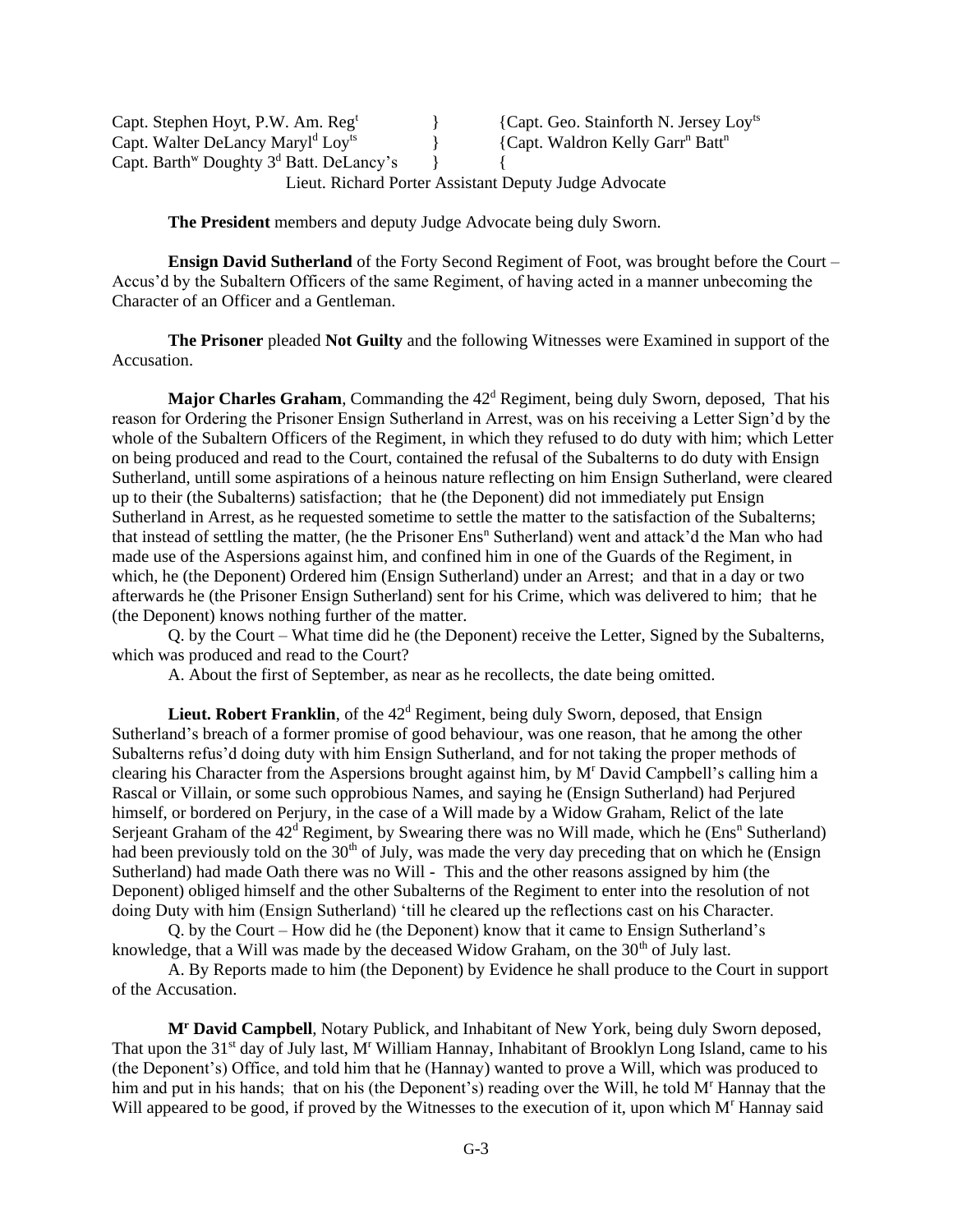that he was afraid he should meet with some trouble from Ensign Sutherland of the  $42<sup>d</sup>$  Reg<sup>t</sup>; that he (the Deponent) asked what reason he had for suspecting trouble from Ensign Sutherland, he replied, Ensign Sutherland pretended to be a Relation of the deceased Widow Graham, by whom the Will was made; he (the Deponent) then asked, if Ensign Sutherland was made acquainted that the deceased had made a Will, on which he (M<sup>r</sup> Hannay) answered, he had acquainted Ensign Sutherland there was such a Will, and mentioned the reason why he had acquainted him with it, which was, "That Ensign Sutherland had come to Widow Graham's House some few hours after the Will had been made and told him (M<sup>r</sup> Hannay) who was present at the House) that he was desirous of taking an Inventory of her Effects;" on which he (M<sup>r</sup> Hannay) told him, he thought it would be time enough when Widow Graham was Dead, but that at any rate he (Ensign Sutherland) had no concern with her Affairs, as she had that Morning made a Will in favor of him (M<sup>r</sup> Hannay) bequeathing him all her Estate; and that this Conversation passed between him and Ensign Sutherland in presence of several Persons who were then in the House; that in this, he ( the Deponent) told M<sup>r</sup> Hannay, he need not be apprehensive of any thing Ensign Sutherland could do, because 'twas necessary for Ensign Sutherland, before he could procure Letters of Administration, to make Oath before the Surrogate of the province "that Widow Graham had died without executing a Will, as far as he knew or believed" – which he (the Deponent) supposed Ensign Sutherland would not do; but that if he (M<sup>r</sup> Hannay) was anxious to have his Will proved, if he thought proper to return with his Witnesses at one o'clock that day, the Surrogate would at that time be at his (the Deponent's) Office, when the business might be transacted; that he  $(M<sup>r</sup>$  Hannay) returned accordingly, and brought with him the Witnesses to the Execution of the said Will, and also one or two of the persons present when he had Conversation with Ensign respecting that Will; that on producing the Will to the Surrogate, he (the Surrogate) seemed surprised, and mentioned that he, that Morning early, had given a Fiat to Ensign Sutherland, who he supposed by that time had got out Letters of Administration, and also added; that from a suspicion a Will might appear, he (the Surrogate) had detained Ensign Sutherland as long as he decently could; that he questioned Ensign Sutherland, Whether Widow Graham had made a Will, who replied in the Negative – On which he (the Surrogate) previous to his administering the Oath) read it over to Ensign Sutherland; and on Ensign Sutherland's saying he could safely take the Oath, he (the Surrogate) Administered it accordingly – After that, he (the Deponent) desired the Surrogate to qualify the Witnesses to the execution of the Will, which was done, and both he (the Deponent) and the Surrogate, asked several questions of M<sup>r</sup> Hannay and the Persons who were present relative to the discourse that had passed the preceding day between M<sup>r</sup> Hannay and Ensign Sutherland respecting the Will, on which they gave the same Account of the discourse to him (the Deponent) and the Surrogate, as M<sup>r</sup>Hannay had previously told him, the Deponent; that after finishing the business, he (the Deponent) went to the Secretary's Office, and found that Ensign Sutherland had been there early that Morning , and having found Security, had procured the Letters of Administration to be fill'd up, as Cousin and nearest of Kin to the deceased Widow Graham, and had rode out to the Country, to have the same Signed by the Secretary M<sup>r</sup> Bayard who was then on a Visit at M<sup>r</sup> Livingston's near Hell Gate; that he (the Deponent) sent an immediate Express to M<sup>r</sup> Bayard to prevent his Signing those Letters, but was too late; that upon finding this, he (the Deponent) told M<sup>r</sup> Hannay, there was no remedy left, but to make an Application to the Governor of the Province, to recall those Letters of Administration, and desired him (M<sup>T</sup> Hannay) to attend the next Morning on him (the Deponent) to have a Petition drawn out for that purpose; M<sup>r</sup>Hannay accordingly attended, and brought with him several Witnesses, by whom he meant to prove the Justice of his Petition before the Governor; the petition was accordingly draw out and Signed by M<sup>r</sup> Hannay and the Witness; that the intended application to the Governor was prevented by a proposal of settling the matter by Arbitration to which both parties had agreed; that the business was unavailability put off from time to time; that on Friday the last day of August past, a deputation of the Subaltern Officers of the 42<sup>nd</sup> regiment, came to him (the Deponent) and enquired the particulars of Ensign Sutherland's Conduct in the Affair of Widow Graham, and desired him (the Deponent) to put in Writing what he knew, which he promised to do, but recollecting afterwards, that he had M<sup>r</sup>Hannay's Petition by him, he sent it to the Subaltern Officers of the  $42<sup>d</sup>$  Regiment, that the Deputation of Subaltern Officers told him (the Deponent) that they understood Ensign Sutherland intended to Challenge him, (the Deponent) on supposition such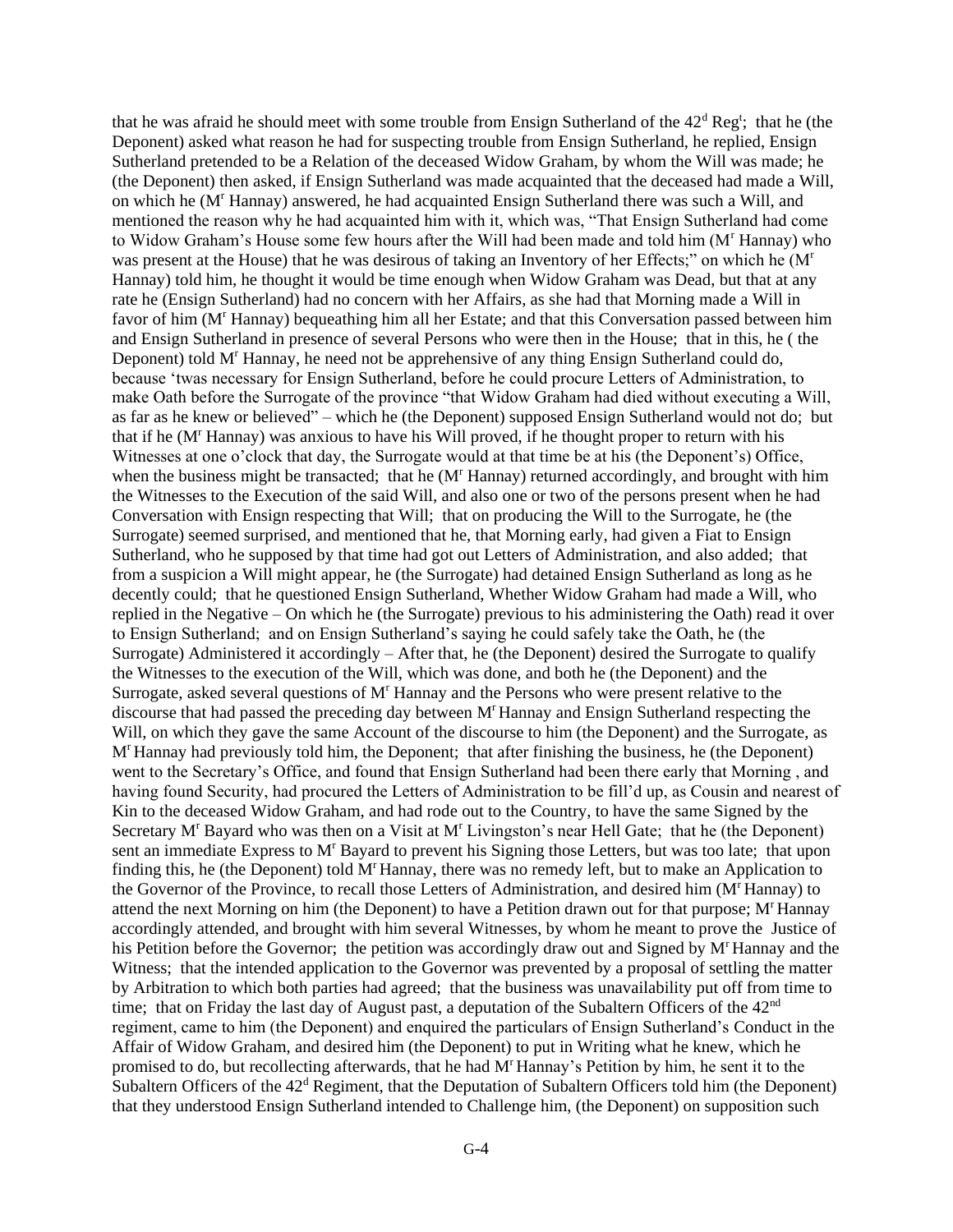Challenge would clear up his (Ensign Sutherlands) Character to them; and further told him (the Deponent) that such an offer would by no means clear up his (Ensign Sutherland's) Character to their satisfaction; that he (the Deponent) heard nothing farther 'till Saturday the first of September in the Evening, when being at his own House at Greenwich, he was informed a Soldier belonging to the  $42<sup>d</sup>$ Regiment, was desirous of speaking with him, upon which he (the Deponent) went to the Window, near where the Soldier stood, and asked him his business he (the Soldier) answered that a Gentleman wanted to speak him below the Bank; that he (the Deponent) asked who it was, upon which, after some hesitation, he (the Soldier) said 'twas Ensign Sutherland of the 42<sup>d</sup> Regiment, upon which he (the Deponent) desired the Soldier to inform Ensign Sutherland he had nothing to say to him, nor would he speak to him, upon which the Soldier went away, and he (the Deponent) went out to look for Ensign Sutherland, and not seeing him, returned to the house; after being in the House some few minutes, he (the Deponent) was informed Ensign Sutherland was coming towards the House; he came to the Window, and desired Ensign Sutherland to go to the Piazzas at the back of the House, where he (the Deponent) would speak to him; he accordingly went to the place mentioned, and Ensign Sutherland came up the Stairs, which fronted a Gate where the  $42<sup>d</sup>$  Regiment had a Guard, and refusing to come further, he (the Deponent) went to him and asked his Commands, on which he answered in the following Words – "Sir I am informed you have given in a Libel of Perjury against me to the Reg<sup>t</sup><sup>\*</sup> – that he (the Deponent) answered, he had not, but that the Subalterns having called upon him to know the particulars respecting Widow Graham's Will, he had put into their hands a Petition Signed by M<sup>r</sup> Hannay, who was principally concerned, and that if the particulars mentioned in that Petition were proved, 'twoud nearly amount to Perjury, on which he (Ensign Sutherland) several times said he (the Deponent) must instantly prove it, and put his hand to his Sword; that he (the Deponent) having nothing to defend himself, he shoved Ensign Sutherland down the Stairs, and immediately withdrew into the House in order to get something to defend himself and could find nothing but an Andiron, with which he returned, and saw Ensign Sutherland going down the Stairs and putting his Sword in the Scabbard; that he (the Deponent) ran after him, on which he Ensign Sutherland turned round, drew his Sword and made a push at him, on which he (the Deponent) threw the Iron at him, and ran and catched hold of him; that his (the Deponent's) Wife catched hold of the Sword, which was behind his (the Deponent's) back, Ensign Sutherland at the same time crying out Murder and calling the Guard – the Guard came accordingly, and one of them insisting on his (the Deponent's) Wife quitting the hold of the Sword; and she being unwilling to do it, Ensign Sutherland turning the Sword in her hand cut it very desperately, and ordered the Guard to take him into Custody, where he was confined 'till released by Captain [John] Rutherford of the same Regiment.

Q. by the Court – Did he (the Deponent) from his own knowledge, know that Ensign Sutherland was acquainted such a Will had been perfected, before he (Ensign Sutherland) took out Letters of Administration?

A. He did not.

Q. In taking out Letters of Administration, is the Administrator obliged to Swear there is no Will made, and did he (Ensign Sutherland) as Administrator, make such Oath before the Surrogate?

A. There is a particular form of an Oath prescribed by Saw, which an Administrator is obliged to take; he supposes the business could not have been transacted without the Administrator's taking such Oath.

Q. by Lieut. Robert Franklin – At the time he (the Deponent) met M<sup>r</sup> [Hugh] Fraser the Adjutant, Doctor [William Robertson] Robinson, and other Officers of the  $42<sup>d</sup>$  Regiment, what expressions did he the Deponent use, respecting Ensign Sutherland?

A. On meeting  $M<sup>r</sup>$  Fraser and other Officers belonging to the  $42<sup>d</sup>$  Regiment, as he (the Deponent) was on his way to the Secretary's Office, he asked them if they had seen Ensign Sutherland, and told them the Circumstances that had come to his knowledge respecting Widow Graham's Will, and added, if those Circumstances were true, M<sup>r</sup> Sutherland had acted a very rascally part, and 'twas near bordering on Perjury, or words to that effect.

Q. Was it from the knowledge of those Circumstances and the usual Oath obliged to be taken, that he (the Deponent) was of opinion, he (En<sup>s</sup> Sutherland) had Perjured himself or bordered on Perjury;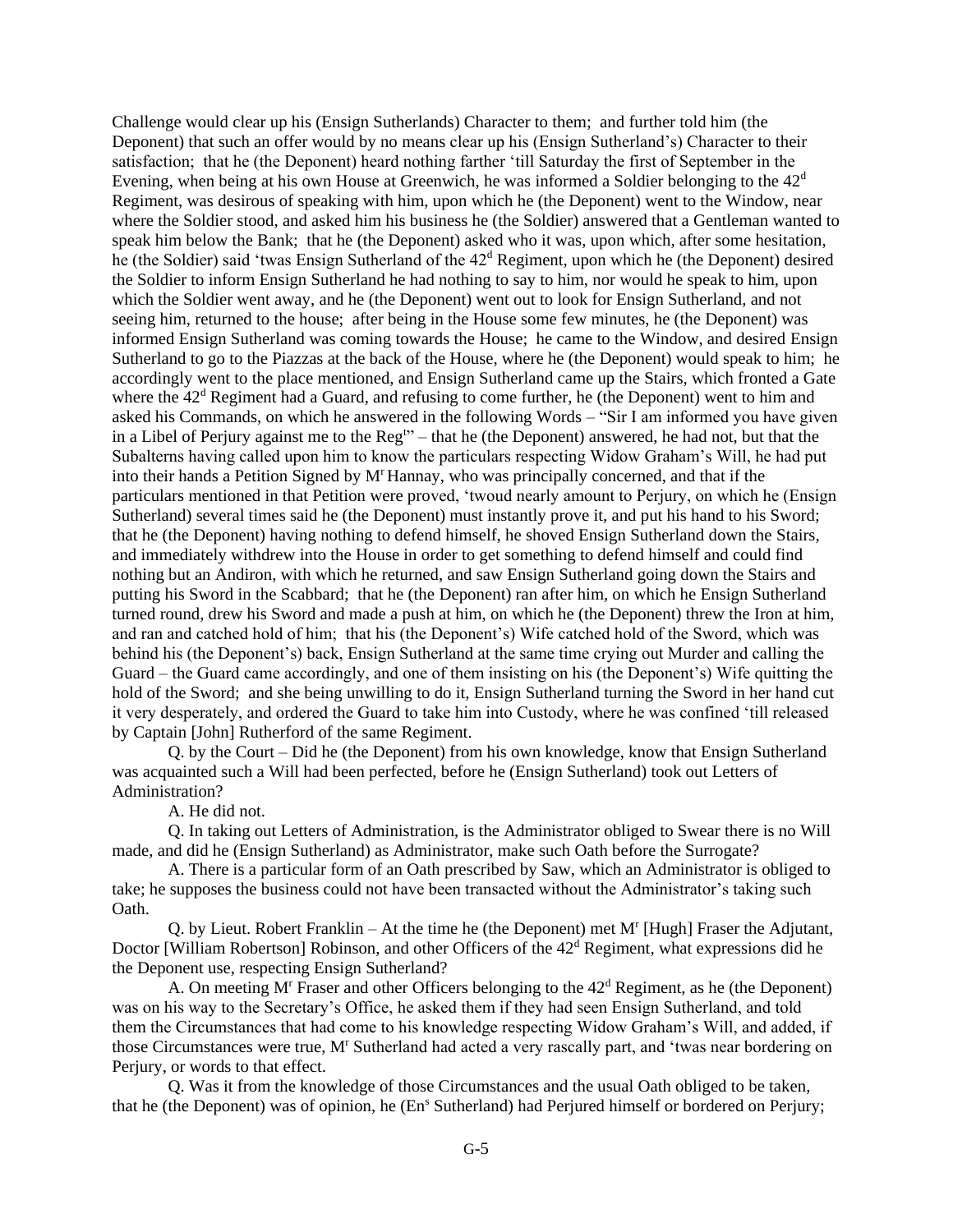and was that his (the Deponent's) reason for making use of the Expression he did concerning M<sup>r</sup> Sutherland?

A. Yes

**The Court Adjourned** 'till Tomorrow Morning 10 o'Clock.

**Thursday the 13th September 1781**

**The Court** being Assembled pursuant to Adjournment

**The Witness David Campbell**, being called before the Court, was again Examined.

Q. by Lieut. Franklin – What day of the Month did Ensign Sutherland go to his (the Deponent's) House and use him ill?

A. On Saturday the first of this Inst. September.

Q. Did he know at that time that the Subaltern Officers had taken a Resolution not to do Duty with Ensign Sutherland; in consequence of his not taking the proper Steps as a Gentleman, with him, to clear himself from the aspersion thrown out, by him, on his (Ensign Sutherland's) Character?

A. He thinks, that when M<sup>r</sup> Franklin and the other Gentlemen came to him on Friday the last of August, for the purposes mentioned in the former part of his deposition, they informed him, that they intended to do no more duty with him (Ensign Sutherland) 'till he had cleared up his Character, respecting what he had done relative to Widow Graham's Will – he farther adds, that he had then mentioned to those Gentlemen, that he (Ensign Sutherland) might have cleared up that point long before, because he had nothing more to do to bring Proof, that the Persons who had accused him of having had previous knowledge of the Will, had asserted what was not true.

Q. Did Ensign Sutherland from the time he (the Deponent) proclaimed those aspersions against him, ever wait on him in a proper manner, to attempt to clear up his Character, untill the day he went to his House and used him ill?

A. Ensign Sutherland never waited on him for any purpose whatever.

Q. What was the distance of time between the two periods, from the day he met Doctor Robinson and M<sup>r</sup> Fraser, 'till the day that Ens<sup>n</sup> Sutherland went to his House and used him ill?

A. On the 31<sup>st</sup> of July he met Doctor Robinson and M<sup>r</sup> Fraser, and on the 1<sup>st</sup> of September Ensign Sutherland came to his House.

Q. Did he, between those two periods, ever meet Ensign Sutherland in the Street, so near as he (Ensign Sutherland) might have spoke with him?

A. Very often, and particularly the Friday after the Gentlemen had mentioned that affair to him, Ensign Sutherland met him, and passed him quite close.

Q. by the Prisoner – Did he (the Deponent) ever declare, that he (the Prisoner) had been guilty of Perjury; and if he did make such declaration, how often, to whom and when did he make that declaration?

A. He never recollects that he said Ensign Sutherland was guilty of Perjury, but he has frequently said; if the facts were true, that had been represented to him (the Deponent) respecting his (Ensign Sutherland's) previous knowledge of Widow Graham's Will, it bordered on Perjury.

**William Hannay**, an Inhabitant of Brooklyn, Long Island, being Duly Sworn was Examined.

Q. by Lieut. Franklin - Did he (the Deponent) see Ensign Sutherland at the late Widow Graham's at Brooklyn on Monday the  $30<sup>th</sup>$  of July last?

A. He is not positive as to the day of the Month, but is certain it was the day of that Widow Graham died, that he saw Ensign Sutherland at Brooklyn.

Q. by the Court – What Month or what day of the Month, does he recollect, Widow Graham died?

A. On the  $30<sup>th</sup>$  of July to the best of his recollection, some time after Nine o'clock at Night.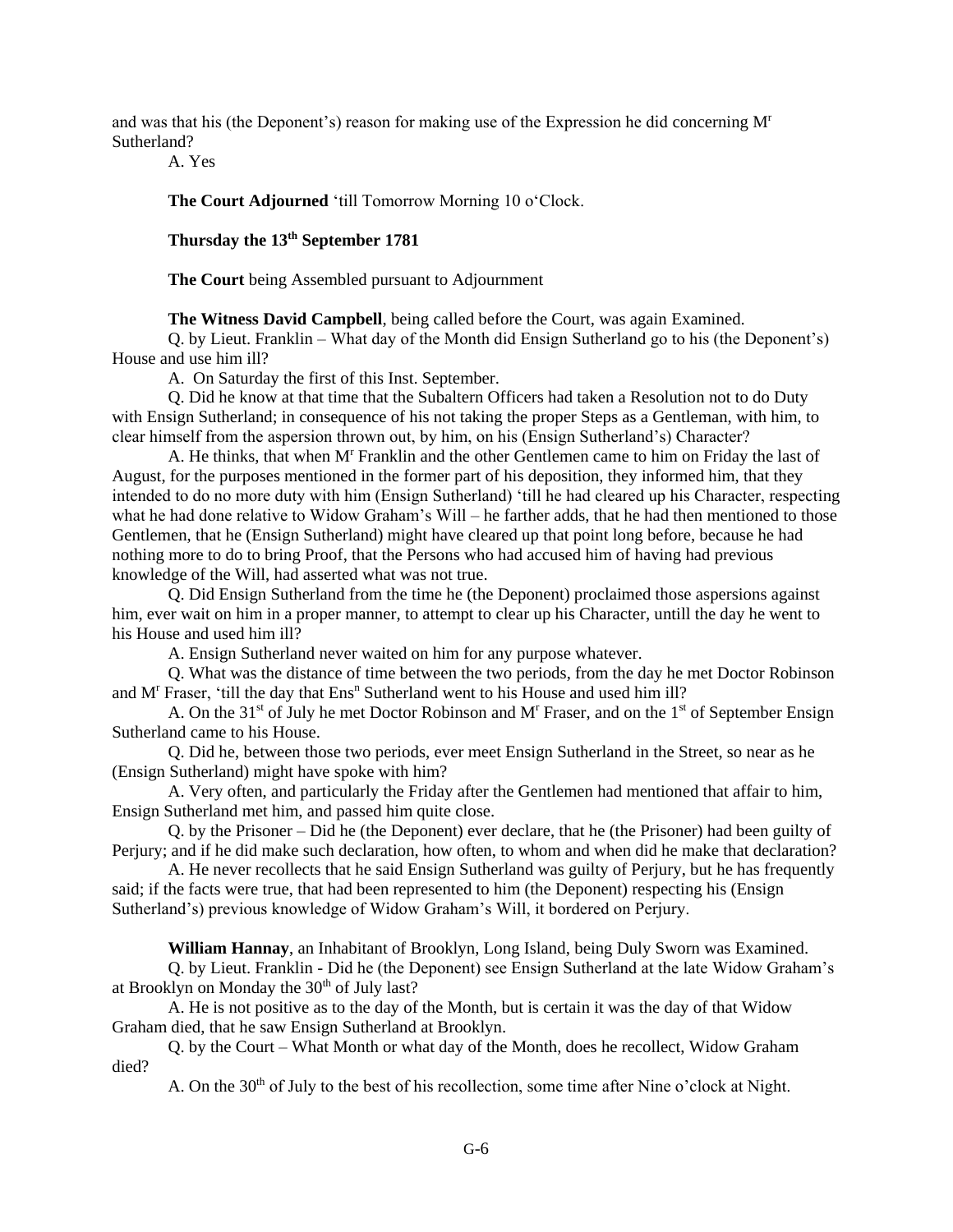Q. by Lieut. Franklin – Was it the day, before Ensign Sutherland took the Oath of Administration?

A. It was.

Q. by the Court – Who was present when Ensign Sutherland was informed, Widow Graham had made a Will?

A. A M<sup>r</sup> Ingle, a M<sup>rs</sup> Cavan and a Soldier's Wife belonging to the 54<sup>th</sup> Regiment, and a M<sup>rs</sup> French heard him tell Ensign Sutherland, that a Will being made in favour of him (the Deponent) he (Ensign Sutherland) had no right to take an Inventory or trouble himself with the Effects that were in the house.

Q. Did he offer to show Ensign Sutherland that Will?

A. He did not, nor did Ensign Sutherland ever see it to his knowledge.

Q. Did he know what day Ensign Sutherland took the oath of Administration, or how he came it to his knowledge, that he (Ensign Sutherland) did take such Oath of Administration?

A. He was informed by a friend of his that Ensign Sutherland was making Interest, and he got his Information at M<sup>r</sup> Bayard's Office.

Q. by Lieut. Franklin – Was not  $Ens<sup>n</sup> Sutherland$  at Widow Graham's House at 11 o'Clock in the Morning of the day she died?

A. Yes, to the best of his recollection 'twas between 11 and 12 o'Clock.

Q. Did he not inform Ensign Sutherland a Will was made, and what Conversation passed between him (the Deponent) and Ens<sup>n</sup> Sutherland on that information?

A. He did inform him that a Will was made, and in the Evening when M<sup>r</sup> Sutherland came to the House, he told him so again.

Q. by the Court – Were there any of the Witnesses to the Will present, when he (the Deponent) informed Ensign Sutherland a Will was made by Widow Graham?

A. Yes, M<sup>rs</sup> Ingle and M<sup>rs</sup> Cavan, who were Witnesses.

Q. Did either of these two Witnesses at that time tell Ensign Sutherland that they were Witnesses to that Will?

A. He cannot tell.

Q. by Lieut. Franklin – Was Ensign Sutherland present at the Funeral of Widow Graham, and did he not in common associate with the Soldiers, their Wives, and whoever might have been at that Funeral?

A. He was at the Funeral, but he cannot say any thing respecting his (Ensign Sutherland) associating with any Persons there.

Q. Did he (Ensign Sutherland) not return to the House, and did not in that house mix with the Soldiers and drink with them, or whoever might have been at the Funeral?

A. He did not see him after the return, as he (the Deponent) had some business on the road.

Q. Does he (the Deponent) know whether Ensign Sutherland was any Relation of the deceased Widow Graham?

A. He has heard her say many a time, he was related to her deceased Husband, but not to herself.

Q. by the Court – Does he know any other Person to whom Widow Graham made such a Declaration?

A. Yes, to a Joseph Thomas and a John  $M<sup>c</sup>$ Kinley who were Lodgers in the House with her.

Q. by Lieut Franklin – When he (the Deponent) told Ensign Sutherland there was a Will made, did he (Ensign Sutherland) ask to see it.

A. Not that he recollects.

**Mrs Mary Vanwinkle**, an Inhabitant of Brooklyn, Long Island, being duly Sworn, was Examined.

Q. by Lieut. Franklin – was she (the Deponent) present when the Decreased Widow Graham executed a Will in favour of M<sup>r</sup> Hannay?

A. Yes.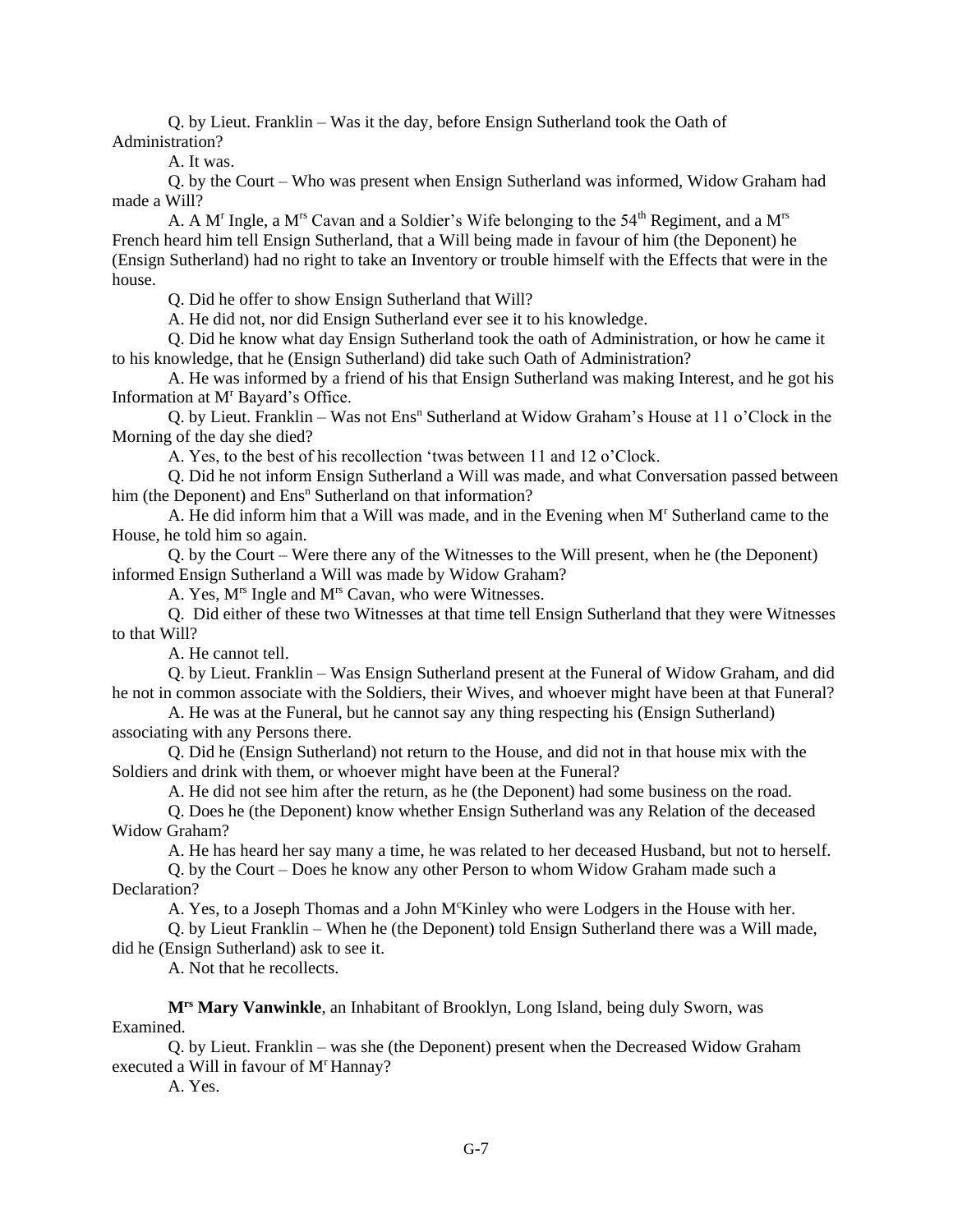Q. Did she (the Deponent) see Ensign Sutherland at Brooklyn the day Widow Graham executed the Will?

A. Yes.

Q. Had she (the Deponent) any Conversation with Ensign Sutherland that day respecting the

Will?

A. Yes.

Q. What Conversation did pass between her (the Deponent) and Ensign Sutherland?

A. The Conversation was – Ensign Sutherland said to her (the Deponent) he understood Widow Graham had made a Will – She Answered Yes she had, and ES said he would see farther into it, as he was her nearest Relation; she further says Ensign Sutherland requested her to go with him to take an Inventory of Widow Graham's Effects, and she refused saying she could not go; she recollects nothing else that passed that day.

Q. Did Ensign Sutherland ask her (the Deponent) if she had seen the Will?

A. Not that she recollects.

Q. Does not she (the deponent) keep a Public House?

A. Yes.

Q. Did Ensign Sutherland at any day, come into her (the Deponent's) House and sit down to Dinner with her and Serjeant Areton of the 37<sup>th</sup> Reg<sup>t</sup>?

A. Yes, that day.

Q. Does she (the Deponent) know any thing of Ensign Sutherland's drawing his Sword on the Women that had charge of Widow Graham's house?

A. No.

Q. Did she (the Deponent) ever hear Widow Graham say, that Ensign Sutherland was any Relation to her, the Deceased?

A. No.

**Mary French,** an Inhabitant of Brooklyn, Long Island, being duly Sworn, was Examined.

Q. by Lieut. Franklin – Was she (the Deponent) present when the late Widow Graham executed a Will in favor of M<sup>r</sup> Hannav?

A. Part of the time.

Q. Did she (the Deponent) see Ensign Sutherland at Widow Graham's House, on that day the Will was executed?

A. In the Evening.

Q. Did she hear at that time any Conversation between Ensign Sutherland and M<sup>r</sup> Hannay respecting the Will?

A. When Widow Graham died, Ensign Sutherland asked M<sup>r</sup> Hannay for the key of a Chest for some Cloaths, M<sup>r</sup> Hannay denied him, as he said Widow Graham had made a Will in his (M<sup>r</sup> Hannay's) favour.

Q. Does she (the Deponent) know any thing of Ensign Sutherland's drawing his Sword on the Women that took care of Widow Graham's house?

A. Not further than by their saying so, she did not see it.

**Serjeant William Areton** of the 37<sup>th</sup> Regiment, being duly Sworn, was Examined.

Q. by Lieut. Franklin – Did he (the Deponent) see Ensign Sutherland at Brooklyn the  $30<sup>th</sup>$  of July last, on which day Widow Graham died?

A. Yes.

Q. Did he (the Deponent) and  $M^{rs}$  Vanwinkle, dine together that day with  $Ens<sup>n</sup> Sutherland?$ A. Yes.

Q. Did he (the Deponent) hear Ensign Sutherland mention any thing concerning a Will that had been Executed by Widow Graham?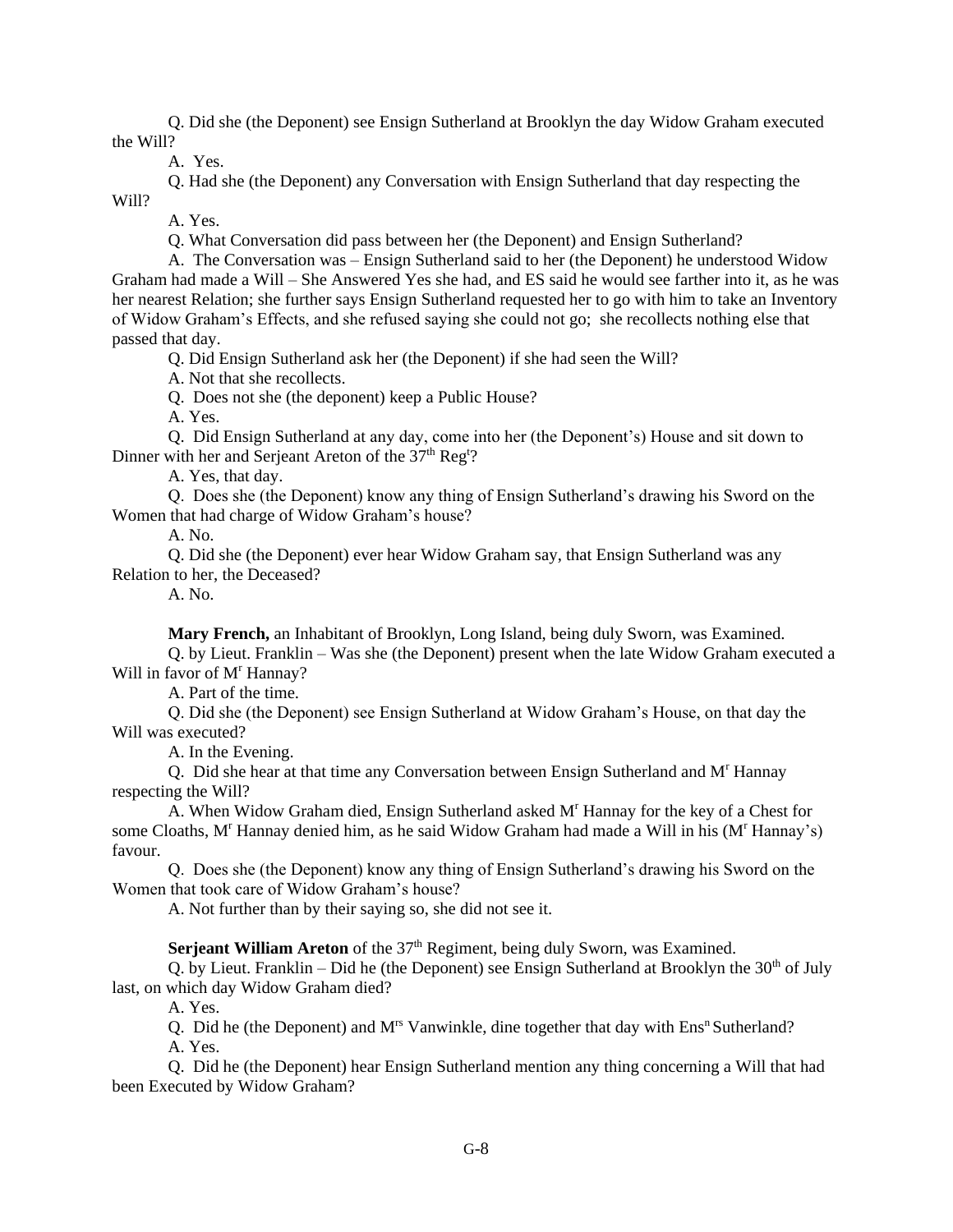A. He did; the day that Widow Graham made her Will was between Eight and Nine o'Clock in the Morning; betwixt twelve and one the same day Mrs Vanwinkle and he (the Deponent) were sitting down to Dinner, Ensign Sutherland of the  $42<sup>d</sup>$  Regiment came in, and  $M<sup>rs</sup>$  Vanwinkle desired him to sit down and eat Dinner with them; during the time of dinner Ensign Sutherland asked M<sup>rs</sup> Vanwinkle if she knew of any Will or Power being made by Widow Graham, she answered, "Yes, she did" – Ensign Sutherland reply'd She (Widow Graham) had acted very improper in making a Will or Power without acquainting him of it, and said he would see further into it, and requested Mrs Vanwinkle to go to Widow Graham's House 'till he (Ensign Sutherland) took an Inventory of her Goods.

Q. by the Court – Was he in his Uniform Regimentals the day he dined at  $M<sup>rs</sup>$  Vanwinkles? A. He was not.

Q. Did he suppose Ensign Sutherland knew him to be a Serjeant belonging to the  $37<sup>th</sup>$  Regiment? A. He thinks he did not.

Q. Did he of his own knowledge, know that Widow Graham had executed a Will that day?

A. Mrs Vanwinkle told him so, on returning from Widow Graham's House.

Q. from the Prisoner – Did any other Person but himself (the Deponent) hear him (Ensign Sutherland) make use of those expressions concerning Widow Graham?

A. Mrs Vanwinkle, himself, and Ensign Sutherland were together at Dinner.

**Joseph Thomas**, Inhabitant of Brooklyn, being duly Sworn, was Examined.

Q. by the Court – Did he (the Deponent) hear Widow Graham, the deceased, say  $Ens<sup>n</sup> Sutherland$ was, or was not, her Relation?

A. He heard Widow Graham say Ensign Sutherland was no Relation by Blood only by Marriage.

**John M<sup>c</sup>Kinley**, Inhabitant of Brooklyn, Long Island, being duly Sworn, was Examined. Q. by the Court – Did he (the Deponent) ever hear the deceased Widow Graham say, Ensign Sutherland was or was not her Relation?

A. He has heard Widow Graham say, Ensign Sutherland was no Relation of hers only by Marriage.

**M<sup>r</sup> Samuel Bayard Junior**, Secretary to the Province of New York, being duly Sworn, was Examined

Q. by the Court – What passed between him (the Deponent) and Ensign Sutherland of the  $42<sup>d</sup>$ Reg<sup>t</sup> when he (Ensign Sutherland) came up to Hell Gate where he (the Deponent) was, to procure Letters of Administration Signed to Widow Graham's Estate?

A. Ensign Sutherland came to him (the Deponent) at Hell Gate, the day he does not exactly recollect, but thinks it must have been the 31<sup>st</sup> of July from the date of the Administration from his Office; that after expressing his regret that he (Ensign Sutherland) was troubled to come there, he explained to him the nature of an Administration but in consequence of his supposing a proper Fiat was brought to him, he Signed the Administration.

**William Kerbery**, Clerk of M<sup>r</sup> Samuel Bayard, being duly Sworn, was Examined, and a Fiat being produced in Court for his Inspection, the following Question was put by Lieut. Franklin.

Q. Does he (the Deponent) recollect that Fiat being brought to M<sup>r</sup> Bayard's Office?

A. He recollects it to be brought the  $31<sup>st</sup>$  of July last.

Q. How came he to stile Ensign Sutherland Cousin to the deceased Agnes Graham, in the Letters of Administration?

A. In the Fiat nearest of Kin is mentioned; when he (the Deponent) came to fill up the Administration, he asked Ensign Sutherland, What Kin he was to the deceased Widow Graham, he (Ensign Sutherland) reply'd Cousin.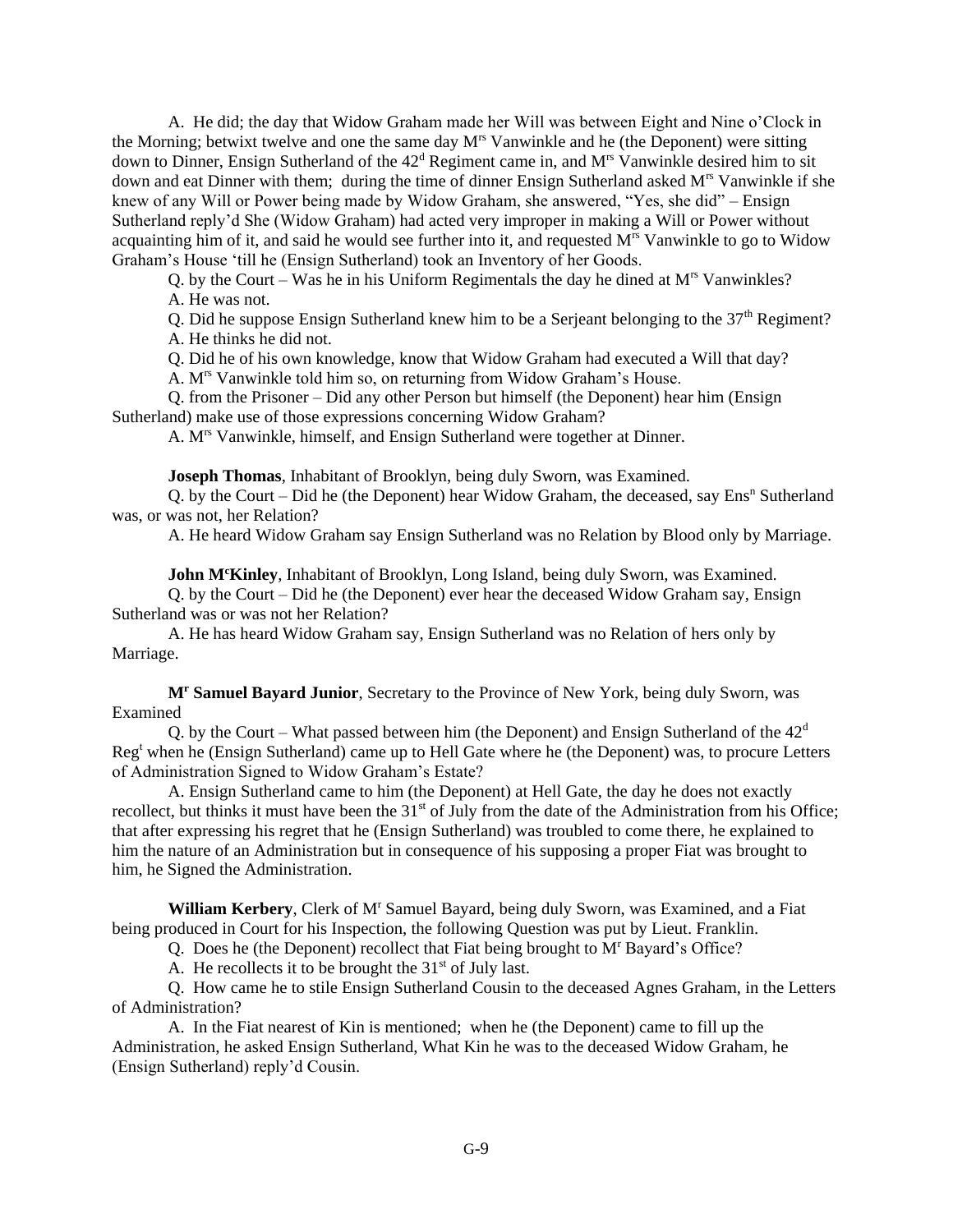**M<sup>r</sup> Samuel Bayard** being called again before the Court, and the Question being asked, What form of an Oath is Usual and necessary to be taken by the Administrator to the Effects of a Person during Intestate?

A. The form of the Oath is – "You Swear that CD deceased, died without any Will as far as you know or believe, and that you will well and truly Administer all and singular the Goods, Chattels and Credits of the said Deceased, and pay his Debts as far as his Goods, Chattels and Credits will extend, and the law require you – and that you will make a true and perfect Inventory of all the said Goods, Chattels and Credits, and also a Just Account and exhibit the same when thereunto required – So help you God.

**Lieut. Henry David Fraser** of the 42<sup>d</sup> Regiment being duly Sworn, was Examined.

Q. Does he (the Deponent) recollect the day that he acquainted ES [Ens. Sutherland], what had been said of him by M<sup>r</sup> David Campbell?

A. He does not exactly recollect the day; sometime the beginning of August, some Gentlemen coming from Town mentioned to himself and others, that M<sup>r</sup> David Campbell had mentioned Ensign Sutherland's name in very dishonourable Terms; that next Morning he was in Town and met with Ensign Sutherland and told him, as it was an affair, that concerned every Officer in the Regiment, he would take the liberty of informing him of it; he then related to him what M<sup>r</sup> Campbell had reported of him, which was that he had behaved in a manner unbecoming an Officer, and had (he M<sup>r</sup> Campbell was afraid) perjured himself, he (Ensign Sutherland) told the Deponent he would settle it soon.

Q. Does he (the Deponent) recollect he informed Ensign Sutherland M<sup>r</sup> Campbell had used the word Rascal?

A. He does not – he further says there were Officers of the  $42<sup>d</sup>$  Regiment present in the Coffee House, when he took Ensign Sutherland aside.

**Surgeon William Robertson**, of the 42<sup>d</sup> Regiment, being duly Sworn, was Examined.

Q. by Lieut. Franklin – What disrespectful Words did M<sup>r</sup> Campbell, Notary Publick, use towards Ensign Sutherland?

A. The day after Widow Graham died at Brooklyn, the time he does not exactly recollect, he was standing in Wall Street in Company with Lieut. Hugh Fraser of the  $42<sup>d</sup>$  Regim<sup>t</sup> – M<sup>r</sup> Campbell seemingly in a great hurry, with a small Paper in his hand, said, as near as he recollects – "that Rascal, Villain or Scoundrel Sutherland of Yours, has been taking an Oath at the Surrogates' Office, he was the nearest Relation of Widow Grahams that was dead, and is gone in consequence to the Secretary's to Administer – I am going there now to prevent him, and if I meet him there I shall make him look very blue, as he has Sworn to the best of his knowledge she died without a Will, tho' he knew she had made this, shewing the Paper in his hand, which he (the Deponent) looked at, and asked M<sup>r</sup> Campbell whether the Will was good, to which he reply'd, as good as if wrote on half a dozen Sheets of Parchment; some time after in the same day M<sup>r</sup> Campbell passed again, and said he was going to send an Express after M<sup>r</sup> Sutherland to the Secretary's; that M<sup>r</sup> Sutherland was in such a damned hurry he was gone to the Country where the Secretary dined, but he hoped his Express would be there time enough to prevent him; that this matter would go nearly to cost M<sup>r</sup> Sutherland his Commission.

**Lieut. Hugh Fraser** of the 42<sup>d</sup> Regiment, being duly Sworn, was Examined.

Q. by Lieut. Franklin – Did he (the Deponent) hear  $M<sup>r</sup>$  Campbell use disrespectful language concerning Ensign Sutherland, by saying he was a Rascal, Villain or Scoundrel, or Words to that effect, in the presence of Doctor Robertson?

A. He did.

Q. What did he understand M<sup>r</sup> Campbell said?

A. He heard Mr Campbell say, What a Villain M<sup>r</sup> Sutherland was for making Oath that he was the nearest of Kin to the deceased Widow Graham, and that she had died without a Will, when he (Ensign Sutherland) knew a Will was made in favor of M<sup>r</sup> Hannay, and that he had Perjured himself or bordered on Perjury.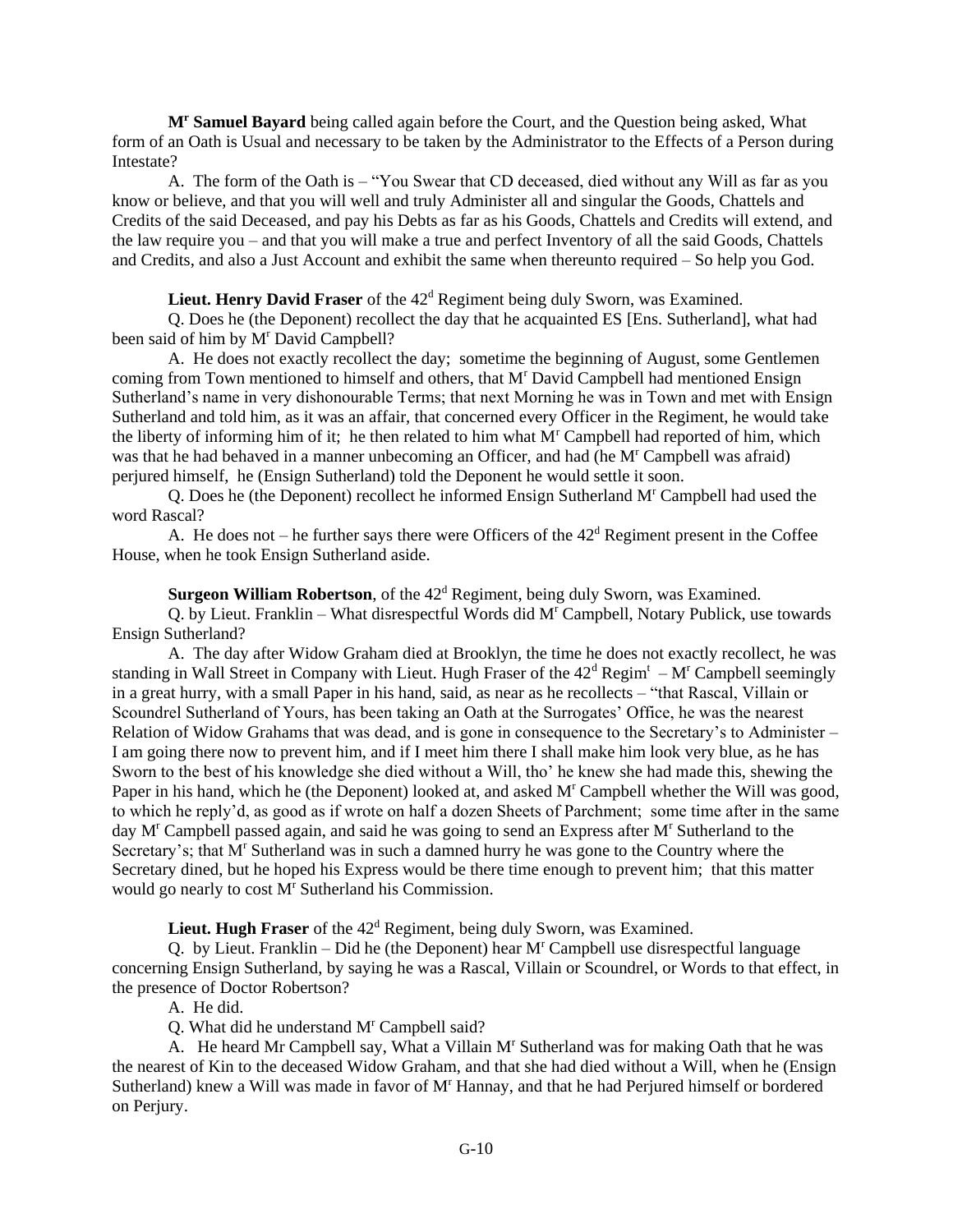**Lieut. Alexander Stewart**, of the 42<sup>d</sup> Regiment, being duly Sworn, was Examined.

Q. by Lieut. Franklin – Was not he (the deponent) sent Officially, in behalf of the Subalterns, to acquaint Ensign Sutherland, that Scandalous Reports had been spread against him by M<sup>r</sup> Campbell?

A. He was – he met Ensign Sutherland and informed him that M<sup>r</sup> Campbell said he had Perjured himself or bordered on Perjury, and that M<sup>r</sup> Campbell said he was a disgrace to his Corps or Country.

Q. When did he give Ensign Sutherland such Information?

A. On Friday the  $6<sup>th</sup>$  or  $7<sup>th</sup>$  of August, and Ensign Sutherland said he would clear up the matter on the Monday following as the Matter was referred to Arbitration.

Q. Did he ever take any steps to clear the matter up?

A. Not that he heard of, 'till the Subalterns refused doing duty with him, and then he did not do it any ways satisfactory to the Subalterns.

Q. What does he know of M<sup>r</sup> Sutherland's breach of Promise?

A. By a Letter, which Letter bearing date August  $23<sup>d</sup>$  1780 being produced for Court and read, contained Ensign Sutherland's promise of future good behavior, on Account of some improprieties by him committed and resented by the Subalterns of the Regiment, which promise Ensign Sutherland by no means kept.

Q. Did he take any steps to clear up those Improprieties by him Committed, at the time the letter mentioned was dated?

A. He could not as he was at that time put in Arrest, to the best of his recollection.

**The Court Adjourned** 'till Tomorrow Morning 10 o'Clock.

### **Friday the 14th September 1781**

**The Court** being Met pursuant to Adjournment

**Captain Robert Simpson** of the 22<sup>d</sup> Regiment, being Ordered on Command, and there being a sufficient Number left, to Constitute a Court martial, without Swearing in another Member, the Court proceeded according without him – and,

**Lieut Alexander Stewart**, being called again before the Court, was Examined,

Q. by the Court – What reasons had he (the Deponent) for saying Ensign Sutherland by no means kept the promise he made in his Letter dated August  $23^d$ , 1780, and addressed to the Subalterns of the  $42^d$ Regiment?

A. On Account of his (Ensign Sutherland's) bad behavior since the promise made in that Letter.

Q. Does that bad behavior, he (the Deponent) speaks of, allude to the matter Ensign Sutherland now stands accused of before the Court?

A. It does.

**Alice Cavan**, an Inhabitant of Long Island, being duly Sworn, was Examined.

Q. by Lieut. Franklin – Was she (the Deponent) present when Widow Graham, deceased, executed a Will in favor of M<sup>r</sup> Hannay?

A. Yes.

Q. Did she (the Deponent) see Ensign Sutherland at Widow Graham's House, the day that Will was Executed?

A. Yes.

Q. Was not that day the  $30<sup>th</sup>$  of July?

A. She does not recollect the day.

Q. by the Court – What was the deceased Widow Graham's Christian Name?

A. Ann, was her Christian Name, as she (the Deponent) thinks.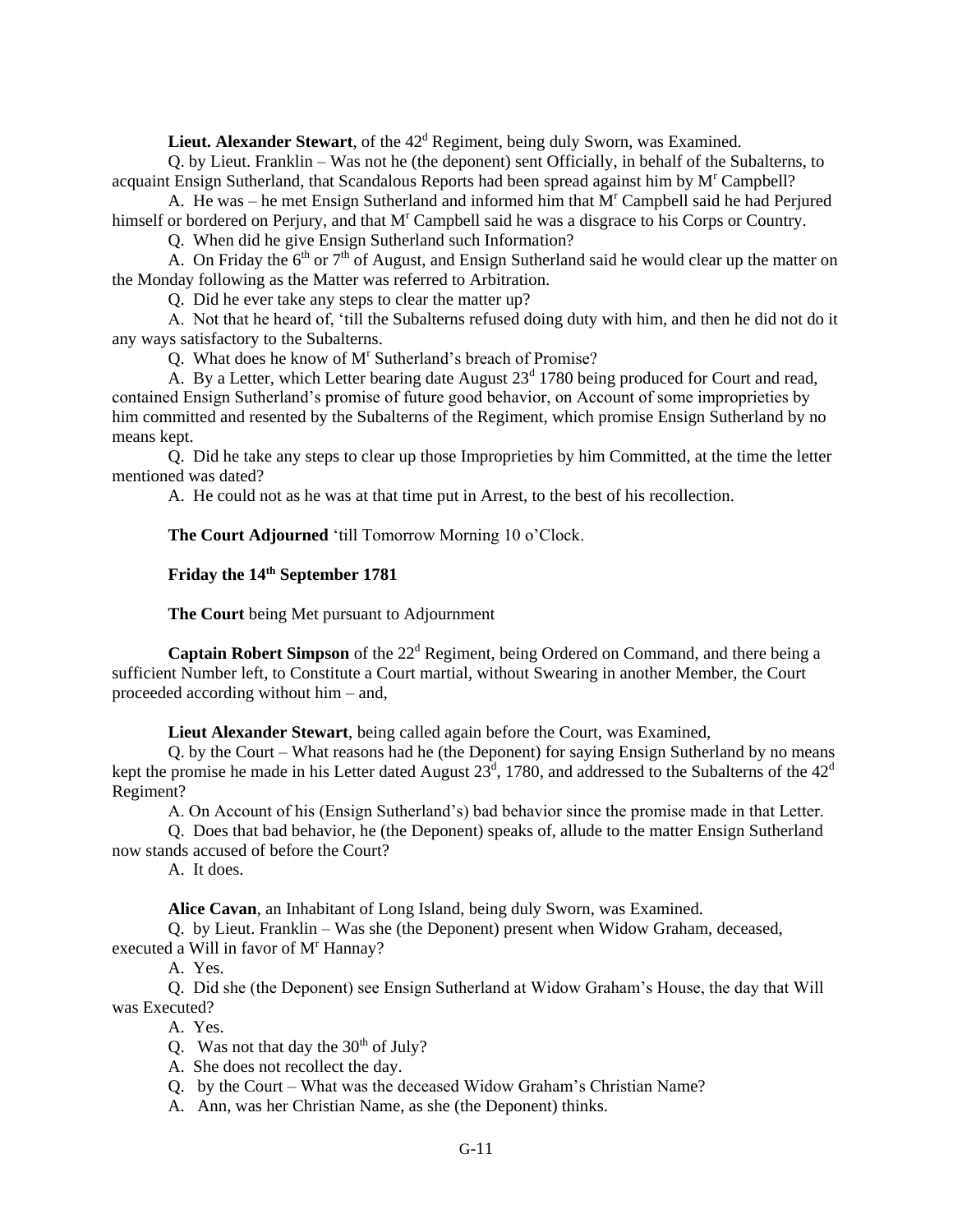Q. Had she (the Deponent) any Conversation with Ensign Sutherland on that day?

A. All the Conversation was - she said to Ensign Sutherland the day Widow Graham died, that every body looked after her at that time, now she was so low, but nobody came to see her before; she does not recollect any further Conversation.

**Serjeant Major Alexander M<sup>c</sup>Intosh**, of the 42<sup>d</sup> Regiment being duly Sworn, was Examined.

Q. by Lieut. Franklin – Did he (the Deponent) know the deceased Widow Graham, who died at Brooklyn?

A. Yes.

Q. Does he (the Deponent) know any Relation of the deceased?

A. Yes a Sister's Daughter, from whom the deceased Widow Graham had a Letter some time about March last past.

Q. by the Court – Does he (the Deponent) know of any Relations of the late Widow Graham's Husband, also deceased?

A. Yes, one Brother a Minister of the Gospel, and a Farmer.

Q. Did he (the Deponent) ever hear the deceased Widow Graham say, that Ensign Sutherland was a relation, either of her (the Widow Graham's) of her Husband deceased?

A. He did hear her say, he (Ensign Sutherland) was a Relation of her Husband's.

Q. Did he (the Deponent) ever hear the Widow Graham say, ES was not related to her except by Marriage?

A. He did.

Q. Can he (the Deponent) speak any thing of the Family or Relationship, from his own knowledge?

A. He cannot, only by Letter he has seen, and what he had been told by Widow Graham.

Q. by the Prisoner – Does he (the Deponent) know any nearer Relation in the Country to the deceased Widow Graham, than he (the Prisoner) excepting a Brother of his (the Prisoner's) who is at Charles Town South Carolina?

A. He does not.

Q. by the Court – Does he (the Deponent) know the Prisoner to be any relation at all to the deceased Widow Graham?

A. All that he knows is, he is a Relation by Marriage, as reported.

Q. by Lieut. Franklin – Does he (the Deponent) know the Prisoner (Ensign Sutherland) has an elder Brother to the Southward on this Continent?

A. Yes.

Q. by the Court – Does he (the Deponent) know the Christian Name of the deceased Widow Graham?

A. Yes, Ann.

**Alice Cavan**, being called before the Court again, and questioned.

Q. by Lieut. Franklin – Was the deceased Widow Graham perfectly sensible at the time she Executed the Will, in favor of  $M<sup>r</sup>$  Hannay?

A. To the best of his knowledge, she (Widow Graham) was sensible.

Q. from the Court – Was she (the Deponent) present when Widow Graham signed the Will?

A. She gave the deceased the Pen in her hand, but turned her back on her whilst she was Signing.

Q. Did she (the Deponent) hear Ensign Sutherland's Name mentioned to the deceased Widow Graham during the time she was Executing her Will?

A. Yes, she was asked several times to send for Ensign Sutherland, as he was her nearest Relation, and she (the deceased) Answered, he (Ensign Sutherland) was no ways related to her.

Q. by Lieut. Franklin – Did she (the Deponent) ever hear the deceased say, she had rather throw he Money into the River than leave it to Ensign Sutherland, or Words to that effect?

A. She never heard her say any thing of the matter.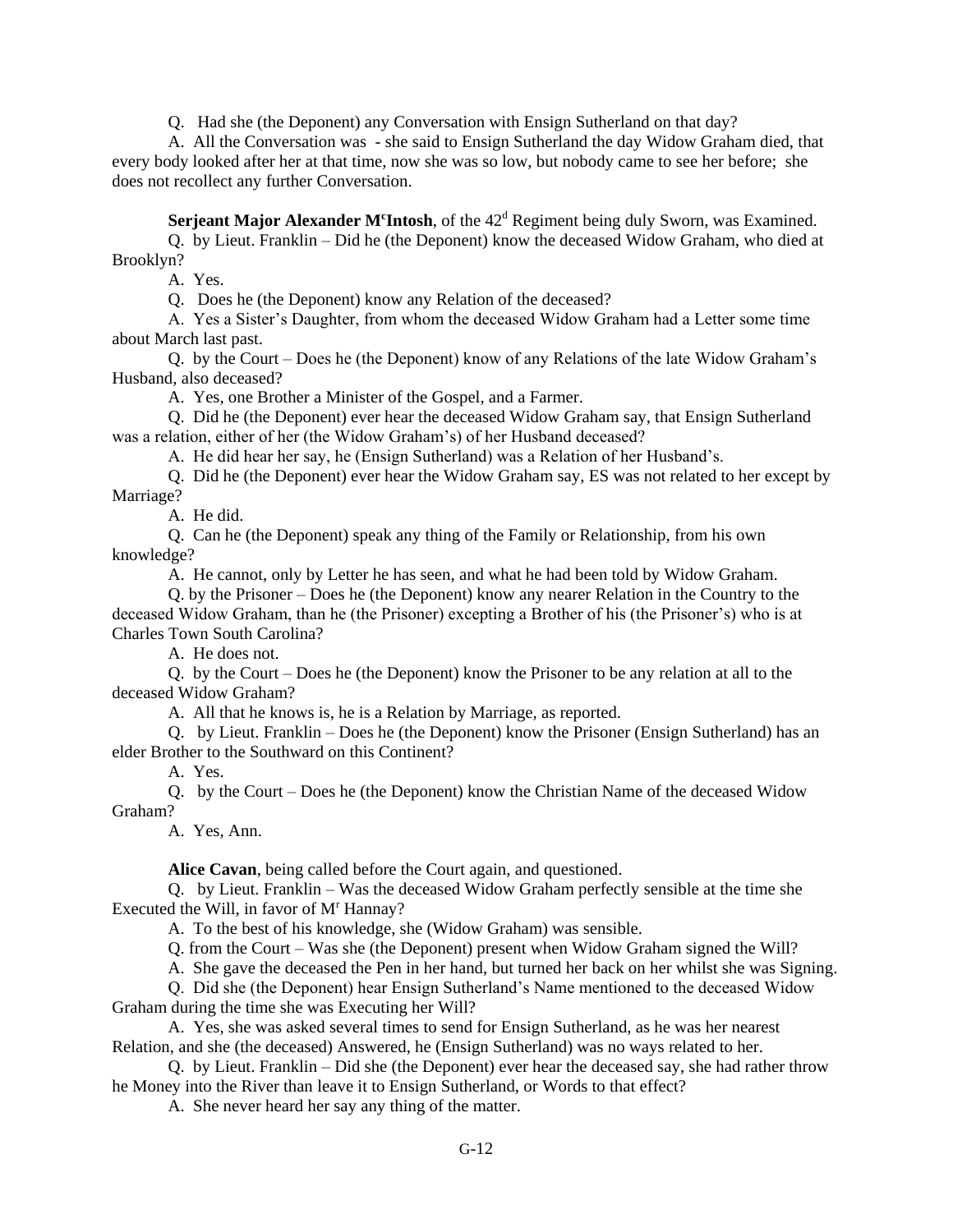**Lieutenant Franklin** in the Name of the Subalterns of the Forty Second Regiment, having Signified to the Court, that the Prosecution was Closed, the Prisoner Ensign Sutherland, requested of the Court to be allowed 'till Monday the  $17<sup>th</sup>$  of this Instant September, to prepare his Defense; which request having been taken into Consideration and granted by the Court.

#### **The Court Adjourned**

Accordingly to Monday the  $17<sup>th</sup>$  of September 10 o'Clock.

### **Monday the 17th Sept<sup>r</sup> 1781 The Court** being Met pursuant to Adjournment.

**The Prisoner** Ensign Sutherland Opened his Defence in the following Address to the Court. M<sup>r</sup> President and Gentlemen of the Court Martial.

It is my misfortune to appear before this Court, charged by the Subalterns of the Regiment, to which I have the honor to belong, with having acted in a manner unbecoming the Character of an Officer and a Gentleman. Painful and distressing as my Situation has been, I have hitherto borne up under it, and doubt not of clearing myself to the satisfaction of the Court, from every part of the Charge, as the whole will appear to be owing to the unprovoked persecution of one Man, I mean M<sup>T</sup> David Campbell, who from Motives which I cannot account for, seems to have exerted every power to ruin my Character, and deprive me of my Commission.

The principal Charge brought against me being my Conduct relative to the Estate of the late Widow Graham, and my not clearing myself sooner from M<sup>r</sup> Campbell's aspersions, I shall begin with a simple Narrative of the Circumstances attending those matters, together with any motives of Action.

The latter end of the Month of July, having heard that Widow Graham, to whose late Husband I was related, was very dangerously ill, and knowing she had no nearest Relation in this Province than myself I thought proper to enquire after her, and from the Accounts I obtained, she had for some time been delirious and was not expected to live; I then thought it my duty to take care of her Effects for the use of her Sister's Daughter in Edinburgh, and for that purpose went to the house, designing to take an Inventory but was opposed by M<sup>r</sup> Hannay, who told me she had that Morning declared him her Heir, which I understood to be Verbally, as no mention was made of any written Will, nor indeed did he use the word Will; had he told me she had made a Will in Writing I should have naturally desired to see it, but he neither offered to shew it me, nor did I ask for it, not once supposing that there was any Writing, his expression being only that she had left him her Heir, at the same time I found him in possession of Widow Graham's Keys which he refused to deliver up. Previous to my seeing M<sup>r</sup> Hannay I had conversed with Doctor Allmain, the Gentleman informed me that she was delirious and had been so for two preceeding days and Nights; after parting with Hannay I again saw Doctor Allmain, and mentioning what I had heard of her declaring Hannay her Heir that Morning, he repeated to me the Circumstances of her long continued delirium, and assured me that she was not in a state of mind capable of making a Will at the time Hannay pretended she made the declaration in his favor – Satisfied with this declaration from a Gentleman of Skill and Character in his profession I came to New York and laid the Case before an Attorney who advised me to place some trusty Person in the House to prevent Embezzlement untill Widow Graham either died or recovered her Senses - That Evening Widow Graham died, and the next Morning I again called on my Attorney who observed to me, that Words spoken by a Person out of their Senses were of no effect in Law, and could not constitute a Will; he therefore advised me to apply for Administration immediately, to get the keys from Hannay and remove him from the possession of the deceased's Effects, on which he supposed his pretensions for Heirship would be no more heard of; I accordingly waited on M<sup>r</sup> Ludlow the Surrogate, whose Office it is to examine the pretensions of those who apply for Letters of Administration, and grant a Fiat to whomever he shall judge intitled; he then Administers the Oath which M<sup>r</sup> Bayard produced to the Court, and on his Fiat the Secretary to the province issues the Administration. To M<sup>r</sup> Ludlow then I went and so far was I from intending any thing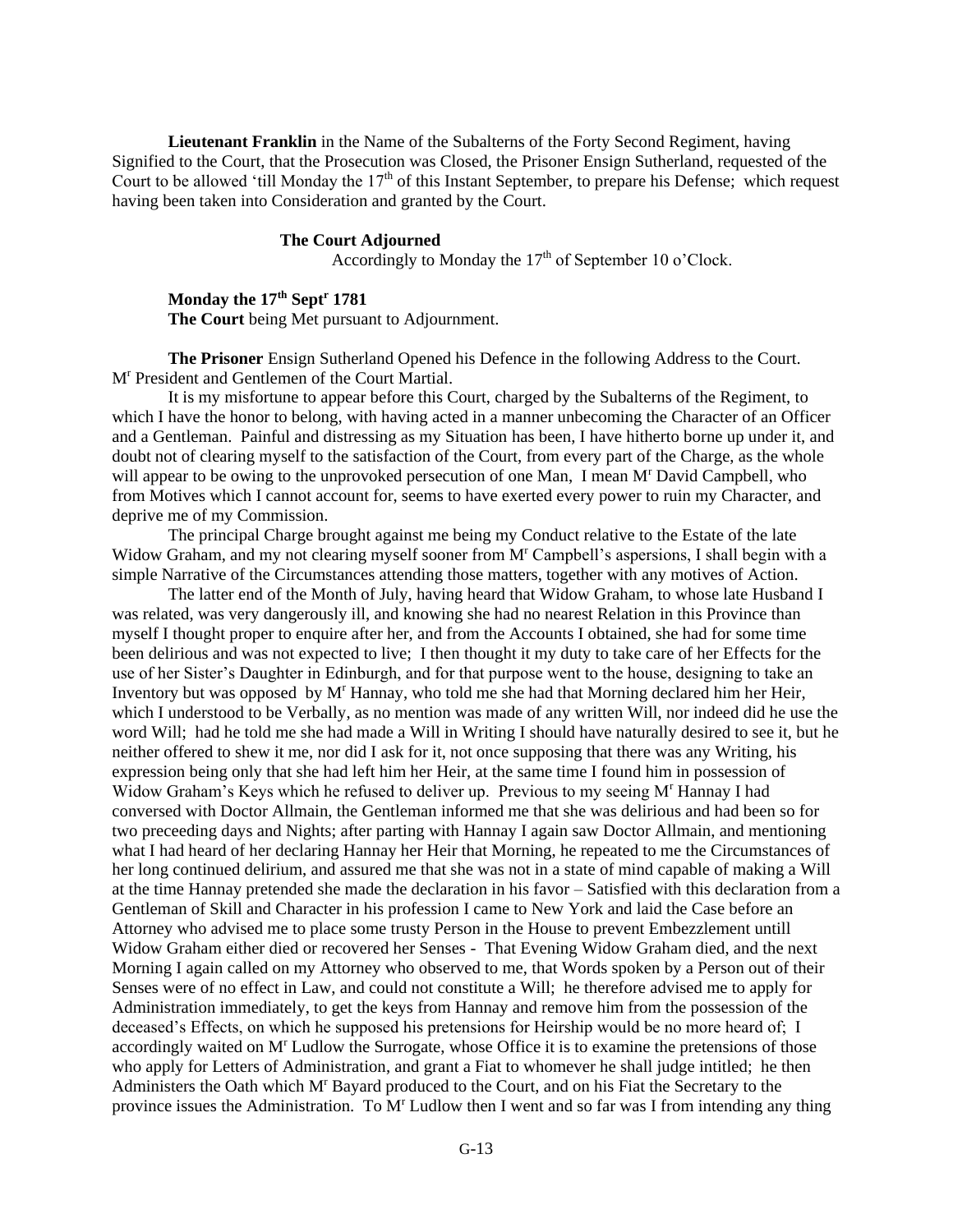unfair or clandestine that I repeated to him what I had told my Attorney, that M<sup>r</sup> Hannay said she had left him her heir, but that she was delirious at the time; this he thought no objection to granting me the Administration, telling me at the same time that were it a good Will, yet as a Nuncupatory Will, M<sup>r</sup> Hannay would only be intitled to Fifty Pounds.

I now appeal with confidence to the Court, whether in this whole transaction there was the least appearance of any Act unlike that of a Gentleman. The Doctor assured me in the most positive manner that she was incapable of making a Will at the time M<sup>r</sup> Hannay mentioned. This information I laid before my Attorney, who on strength of it, advised me to take out Administration, and the Surrogate himself was of opinion that it ought under every circumstance to be granted to me:  $-I$  then took the Oath, which after all is not an absolute Oath; the Words are, "that I do not know or believe the deceased left any Will." Could I say that I knew there was a Will when I had never seen any or believ'd that a Will could be made by her. If I believed the testimony of Doctor Allmain I could not believe there was a Will. A Will in that Oath means a Legal Will, had I known of or had I seen a Paper purporting to be a Will framed up in a fit of delirium, I might still have safely taken that Oath, as such a Paper would not have been a Will, or taken any kind of effect as such. The Case however was that at that time I was a stranger to any written Paper; to this I may add that there were many other reasons for doubting the Validity of the Request in favour of Hannay: Hannay and the deceased had left a difference which I believe never was Accommodated; this rendered it improbable that she would leave any thing to him; the People too around her had given reason to believe they would endeavor to obtain a Will; M<sup>rs</sup> Vanwinkle in particular had so worried and teazed Widow Graham, by pinching her, pulling her and asking repeated questions to find out whether she was sensible or not, that a Lad sent by Doctor Allmain with medicines, was shocked at the barbarity of the treatment, and could not help telling it to the Doctor when he went home; for my own part I do not believe, nor does the Doctor that Widow Graham was in her Senses at the time of making the pretended Will in favour of Hannay; but, even were it possible to suppose she had a short Interval, there is still reason to believe it bad in Law. The Law says that if a Man is at the point of Death, and is hardly able to speak so as to be understood, and doth not of his own accord make or declare his Testament, but at the Interrogation of some other demanding of him whether he makes this or that Person his Executer? And whether he gives such a thing to such a Person? Answers Yes, or I do – In this case it is to be considered whether the Person that asks the Testator these questions be a suspected Person, or be importunate to have the Testator speak, or asks such questions for his own advantage: As, do you make me Executor? Or do you give me this or that? And thereupon the Testator Answers Yes: In this case it shall be presumed that the Testator answered Yes, rather to deliver himself from the importunity of the Party than of any intent to make his Will, for it is generally painful to a Man in that extremity either to speak or to be spoke to  $-If$ a man makes a Will in his Sickness at the over importunity of his Wife, to the end he may be quiet, this shall be said to be a Will made by restraint and shall not be a good Will – And this it is probable was the case with the deceased Widow Graham if she really had any remnant of Sense which I believe she had not – This Gentlemen, did the case appear to me, and these were my motives for taking the Oath I did, in doing which as my Conscience Acquits me I doubt not but I shall also be acquitted by you. One piece of Evidence however I must take notice of here, it is from M<sup>r</sup> Robertson the Surgeon who informed the Court, that M<sup>r</sup> Campbell said I had taken an Oath at the Surrogate's Office that I was the nearest relation of Widow Graham, now this must have been a Wilful misrepresentation by M<sup>r</sup> Campbell, as he must know that I do not take any Oath as to my Relationship: The Oath M<sup>r</sup> Bayard has produced, which says nothing concerning kindred, the Surrogate takes that from my simple Information.

I have now finished as to the matter of Perjury, and shall now proceed with the Steps I afterward took: – Finding that there was a written Paper which Hannay insisted upon as a Will, I prepared to dispute it's Validity, and different methods of deciding the point were proposed by my Attorney on one side, and M<sup>r</sup> Campbell as Attorney to Hannay on the other; at length after some days, it was agreed to leave it to Arbitration, but different Accidents prevented its being determined until after I was under Arrest. (M<sup>r</sup> Campbell in his Evidence says it was unavoidably put off from time to time) In the interim what M<sup>r</sup> Campbell had said to my prejudice, occasioned me to be spoke to on the subject by more than one of the Subaltern Officers of the Regiment, in consequence of which I wrote and sent the following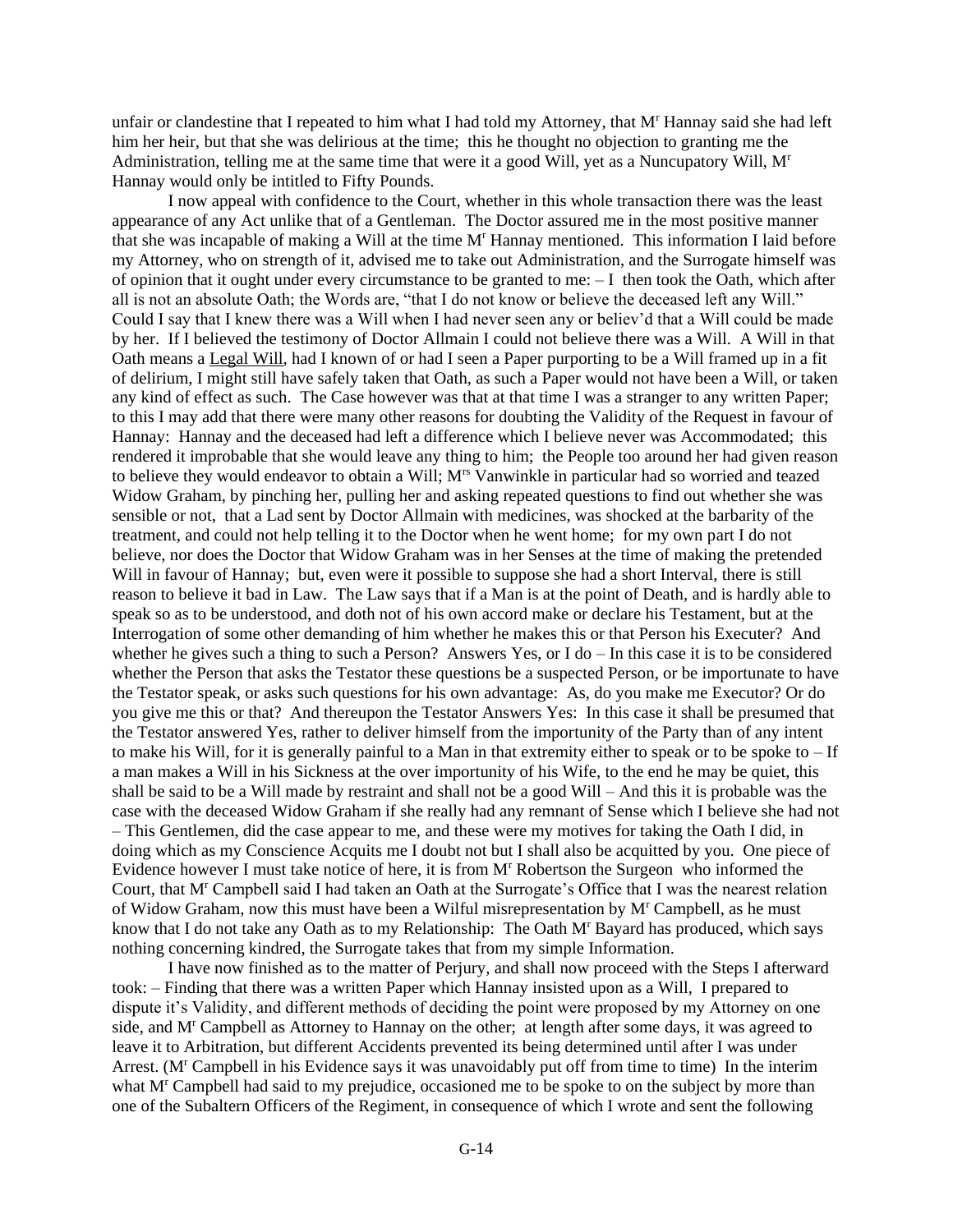letter, including two Certificates, the one from the Surrogate, the other from my Attorney. Copies of which I beg leave to read to the Court.

#### Sir,

For the satisfaction of the Gentlemen of the Regiment, as well as vindicating my honor, I send you inclosed a Certificate from M<sup>r</sup> Ludlow, before whom I took the Oath, and also from M<sup>r</sup> Handy the Attorney who advised me in the matter. I shall say nothing at present of the person who raised the infamous aspersion against me.

I beg leave to take a view of his Character in North Britain as soon as the matter in dispute is determined which will be Monday or Tuesday next I shall give further proofs of vindicating my honour for the satisfaction as well as my own.

| New York    | Yours &c.                      |
|-------------|--------------------------------|
| August 1781 | David Sutherland               |
|             | Ensign $42^d$ Reg <sup>t</sup> |

 $L<sup>t</sup>$  [Gavin] Drummond  $42<sup>d</sup>$  Reg<sup>t</sup>

Ensign David Sutherland having taken out Letters of Administration on the Estate of Agnus Graham deceased, since which a Writing has been produced, Signed with the Mark of Annie Graham, and Witnessed by two Witnesses, which Writing it has been suggested was shewn to Ensign Sutherland previous to his taking the Administration Oath, and that he was guilty of Perjury &ca, and desiring my Certificate of what passed before me on the subject  $-I$  do certify that upon the usual questions being asked, Ensign Sutherland told me that he did not know or believe there was any Will, as he had not seen any, tho' he had enquired; That M<sup>r</sup> Hannay told him he had taken possession of Widow Graham's Effects at her request some short time before her decease, and the he was to be her Heir – but M<sup>r</sup> Sutherland insisting upon his right to the Administration as nearest of Kin, and alledging M<sup>r</sup> Hannay was greatly Indebted to the Deceased; Administration was granted in the usual form, and the Administrator in his Oath Swears, "that Agnus Graham died without making a Will, so far as he knew or believed" – the Oath not being positive, but only going to his belief – I am of opinion that he cannot be guilty of Perjury in the present instance, not even if he had seen the Writing purporting to be her Will, as he might not have thought it to be a Will, it being a matter of more opinion or belief, especially as the validity of this Writing must depend on a variety of circumstances, such as it's being duly Signed, Sealed and properly Witnessed under the Statute, and the Testatrix being of sound Mind and memory at the time of making it: All which must be ultimately determined upon a hearing of the cause, and if found to be a good Will, the letters of Administration will be revoked, otherwise they will stand confirmed.

August  $3<sup>d</sup>$  1781

(Signed) Cary Ludlow Surrogate

**A Charge** of Willful Perjury having been industriously propogated against Ensign Sutherland, I think it incumbent on me to Certify, that Ensign Sutherland applied for the Administration to Widow Graham's Estate by my Advice, grounded on the declaration of the Doctor who attended her, who is of opinion she was Insane at the time of making a pretended Will which has since appeared. When Ensign Sutherland stated the Case to me, it was nearly in the Words mentioned by M<sup>r</sup> Ludlow, that Hannay had informed him, the Deceased had left him her Heir, and on my asking if the bequest was in Writing, he answered that he did not know, but believed not. I then delivered it as my Opinion, "that loose words from an Insane Person would not be considered as a Will," and advised him to be speedy in procuring the Administration to prevent litigation with Hannay, who, I then supposed, would give no further trouble.

August  $6<sup>th</sup>$  1781

Elias Hardy Att<sup>y</sup> at Law in N York.

This, I hoped would have given me time sufficient to get the Arbitration decided, when I proposed to have laid the testimony of the several Witnesses which were to be taken on Oath before the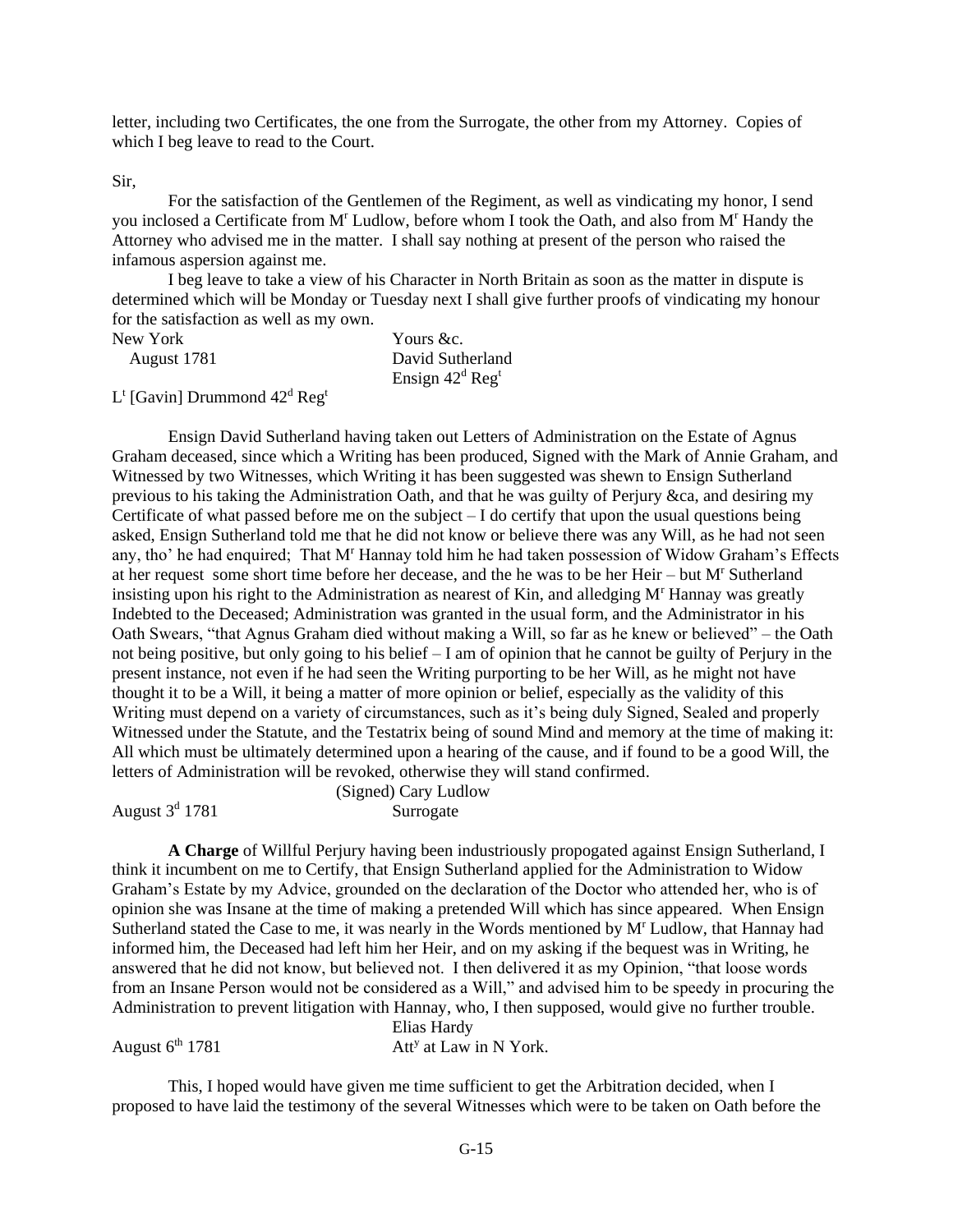gentlemen of the Regiment, and then insisted on M<sup>r</sup> Campbell's giving me satisfaction for the liberties he had taken with my Character, and with this intended mode of procedure, I hope, will meet with the approbation of the Court, as it appears the Evidence that the Subalterns of the Regiment declared, that Challenging M<sup>r</sup> Campbell would not be satisfactory. M<sup>r</sup> Campbell having frustrated my intention, for although for near a Week the Arbitration was delayed solely on his and his Clients Account, Myself, my Attorney, and my Arbitrator being ready all that time to attend any time he should appoint, yet when the Deputation of the Subalterns waited on him the last day of August, he does not appear to have mentioned the postponing Arbitration, but told them that I might have cleared up the point long ago; thus charges me with dilatoriness in a matter which was delayed solely by himself, and thereby inciting them to the Steps which was almost immediately taken, the refusal to do duty with me; the Gentlemen however sent me a Letter, of which the following is a Copy.

#### Sir,

I am directed by the Subalterns of the Regiment to insist on your clearing up that matter, which (lately) has reflected very much on your Character, and that they are surprised you took no steps (sooner) to settle it to their satisfaction.

I am Your most humble Servant Hugh Fraser Adi<sup>t</sup> 42<sup>d</sup> Reg<sup>t</sup>

Camp at Greenwich  $30<sup>th</sup>$  August 1781

To which I returned the following Answer

New York August 31<sup>st</sup> 1781

#### Sir,

I received your Letter Yesterday directed by the Subalterns of the Regiment to insist on my clearing up that matter which has lately reflected very much on my Character – You'll please to signify to them – had I not conceived there was an impropriety in taken certain steps untill the matter which give rise to those aspersions was legally settled. I should have done it long before this, but I have for some time been in daily expectation of terminating the matter, which I flatter myself I shall accomplish early next Week, otherwise I shall not on that Account longer delay obtaining satisfaction to which I am entitled being anxiously impatient to vindicate my honour and reestablish myself in the opinion of the Gentlemen of the Regiment.

The next day the Gentlemen believing what M<sup>r</sup> Campbell had said, that I had delay'd taking proper steps to clear the matter, and that my intimation of getting the matter settled early the next Week was merely intended to procrastinate, refused to do duty with me; but M<sup>r</sup> Campbell could have told them that the next Monday was actually appointed for the Arbitration, when the whole matter must come out upon Oath, and it would be seen what grounds I had for my proceeding. On the Gentlemen's refusal to do Duty with me Major Graham told me he must put me under Arrest, and on my asking for a longer time, said he would indulge me 'till Monday if I could procure the consent of the Subalterns; for which purpose I went to where the Regiment were encamped, which was near M<sup>r</sup> Campbell's house; it then occurred to me that I should be under Arrest on Monday and thereby stop the Arbitration, it would be best to make use of the little time I had, to oblige M<sup>r</sup> Campbell to retract what he had said; I accordingly went to his House, and of what passed there the Court have heard M<sup>r</sup> Campbell's Account – My Account will be given by the Witnesses present, and in their examination, I must entreat the Court will pay particular attention to some circumstances mentioned by  $M<sup>r</sup>$  Campbell: they are those where he mentions my returning my Sword before he attacked me with the Andiron, my pushing at him before he threw it, and my crying out Murder. It will then perhaps be seen whether this Gentleman who is so very zealous against Perjury is as cautious in what he swears himself, as from his delicate Notions on that point might be expected – I hope the Court will bear in mind the provocation I had received; M<sup>r</sup> Campbell had charged me with Perjury; had called me Villain, Scoundrel and rascal; declared that I was a disgrace to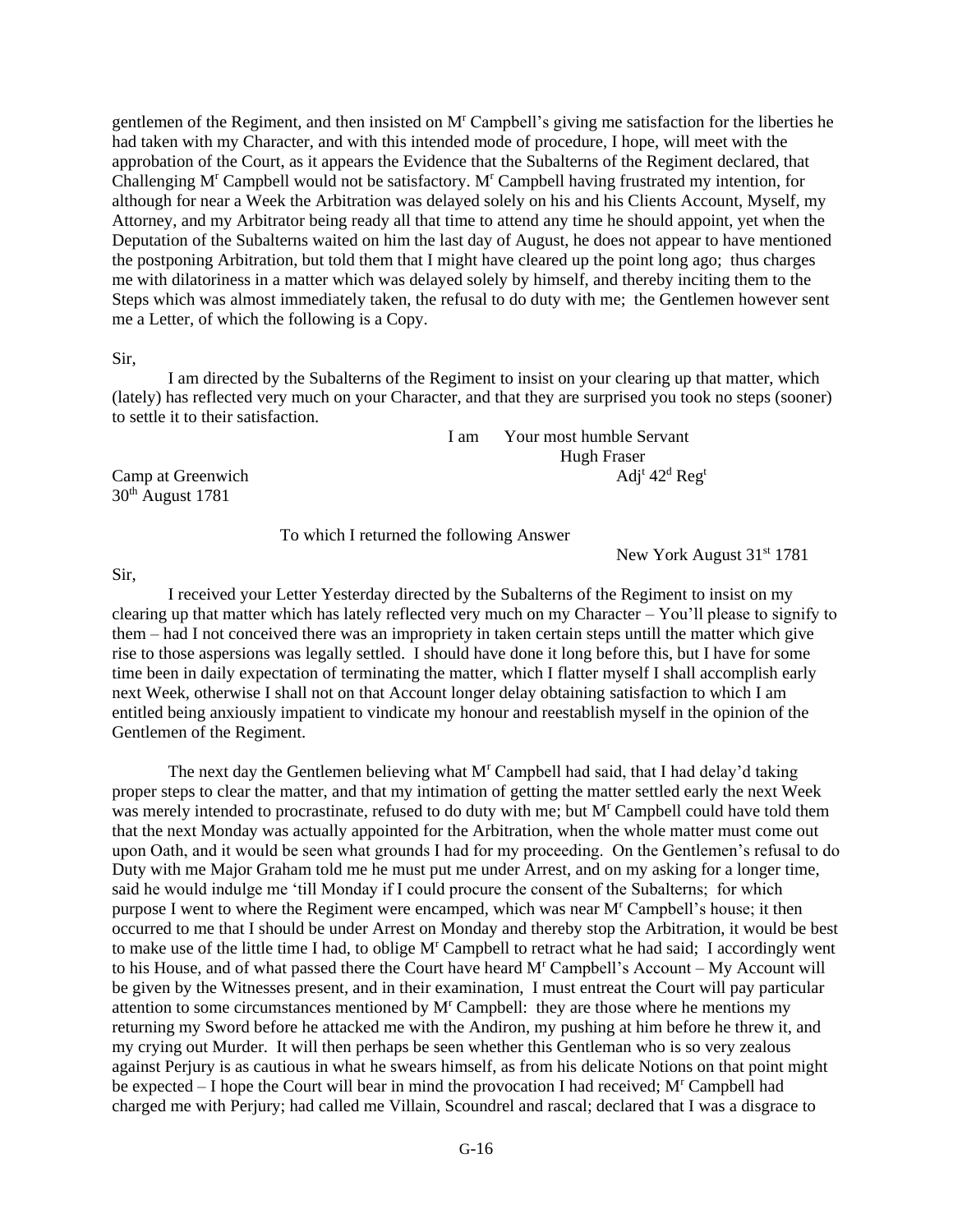my Corps and my Country; had intimated from the first that I ought be deprived of my Commission; and lastly by charging his own delays on me had brought my brother Officers to refuse doing Duty with me, and when I demanded satisfaction threw an Andiron at my head – Should I thus provoked beyond bearing, have been guilty of any indiscretions, I trust the Court will feel for an injured Officer, and make every proper allowance.

Thus have I answered the principal matter alleged against me – As to the other Charges (one excepted) as no proof has been adduced, I shall content myself with a general denial – The Charge yet remaining to speak to relates to the Letter formerly wrote by me to the Subalterns; the Court has been informed that the breach of promise insisted on consists in my behaviour relative to Widow Graham's Affairs – I humbly hope the Court will be of opinion that I have justified myself in that whole transaction, which, if it should be the case, will give me the solid satisfaction of reflecting, that the most Minute and rigorous inquiring into my conduct, has produced nothing to affect my honour and Character as an Officer and a Gentleman; and I shall hope to be again received by my brother Officers as a person much injured, but not unworthy to Rank with them or to do duty in the Regiment.

I shall conclude with observing that this prosecution being carried on in the name of the whole Subalterns of the Regiment, precludes me from calling any Gentleman of the Corps to my Character, as I should otherwise naturally do, as whatever may be their private opinion no Gentleman would choose to put it in opposition to so respectable a Body.

I leave my defence to the Judgment of the Court, whose Sentence, I flatter myself, will clear me from the foul aspersions thrown out against me, and thereby restore me to a Service I honor, and to what is dearer to me than anything, the good opinion of my Brother Officers.

The following Witnesses were Examined in support of the Defence.

**Thomas Leech**, Private Soldier in the 42<sup>d</sup> Regiment, being duly Sworn, was Examined.

Q. by the Prisoner – What does he (the Deponent) know, relative to his (the Prisoner's) going to M<sup>r</sup> David Campbell's, on Saturday the first of this Instant September?

A. That on a Saturday in the Evening after Gun fire, the beginning of this Month September, he saw Ensign Sutherland at M<sup>r</sup> Campbell's door and talking with M<sup>r</sup> Campbell – He (Ensign Sutherland) was on the steps of the door; that he (the Deponent) saw Ensign Sutherland knocked down; upon getting up he drew his Sword; that he (the Deponent) then ran and called the Sergeant of the Guard; before he (the Deponent) came out of the Guard House, some one cry'd Murder, but who, he (the Deponent) cannot tell; when he (the Deponent) came out, Ensign Sutherland was calling for the Serjeant of the Guard to take M<sup>r</sup> Campbell Prisoner, which the Serjeant did; that he knows nothing further what happened.

Q. by the Court – Who was the Person that knock'd the prisoner down?

A. M<sup>r</sup> Campbell, to the best of his knowledge.

Q. On what occasion was he (the Deponent) at or near M<sup>r</sup> Campbell's House, when this dispute and struggle happened between him and Ensign Sutherland?

A. He was on Colonel Bayard's Guard, which Guard is kept close to the house, and was sitting in a Boat that was on the land near to the house.

Q. Did he (the Deponent) see the Stroke given, that knocked Ensign Sutherland down?

A. He saw them (M<sup>r</sup> Campbell and Ensign Sutherland) struggling with their hands together, and he saw Ensign Sutherland fall down.

Q. Was it before, or after the Struggle, that Ensign Sutherland drew his Sword?

A. 'Twas after Ensign Sutherland got up again he drew his Sword; he (the Deponent) did not see the beginning of the affray.

Q. Did he (the Deponent) see anything further that happened?

A. He saw M<sup>rs</sup> Campbell seize hold of the Blade of Ensign Sutherland's Sword, and endeavor to take the Sword from him, which M<sup>r</sup> Sutherland did not part with; how Ensign Sutherland got his Sword from Mrs Campbell, he did not see, as he was called on to go with M<sup>r</sup> Campbell to the Guard house.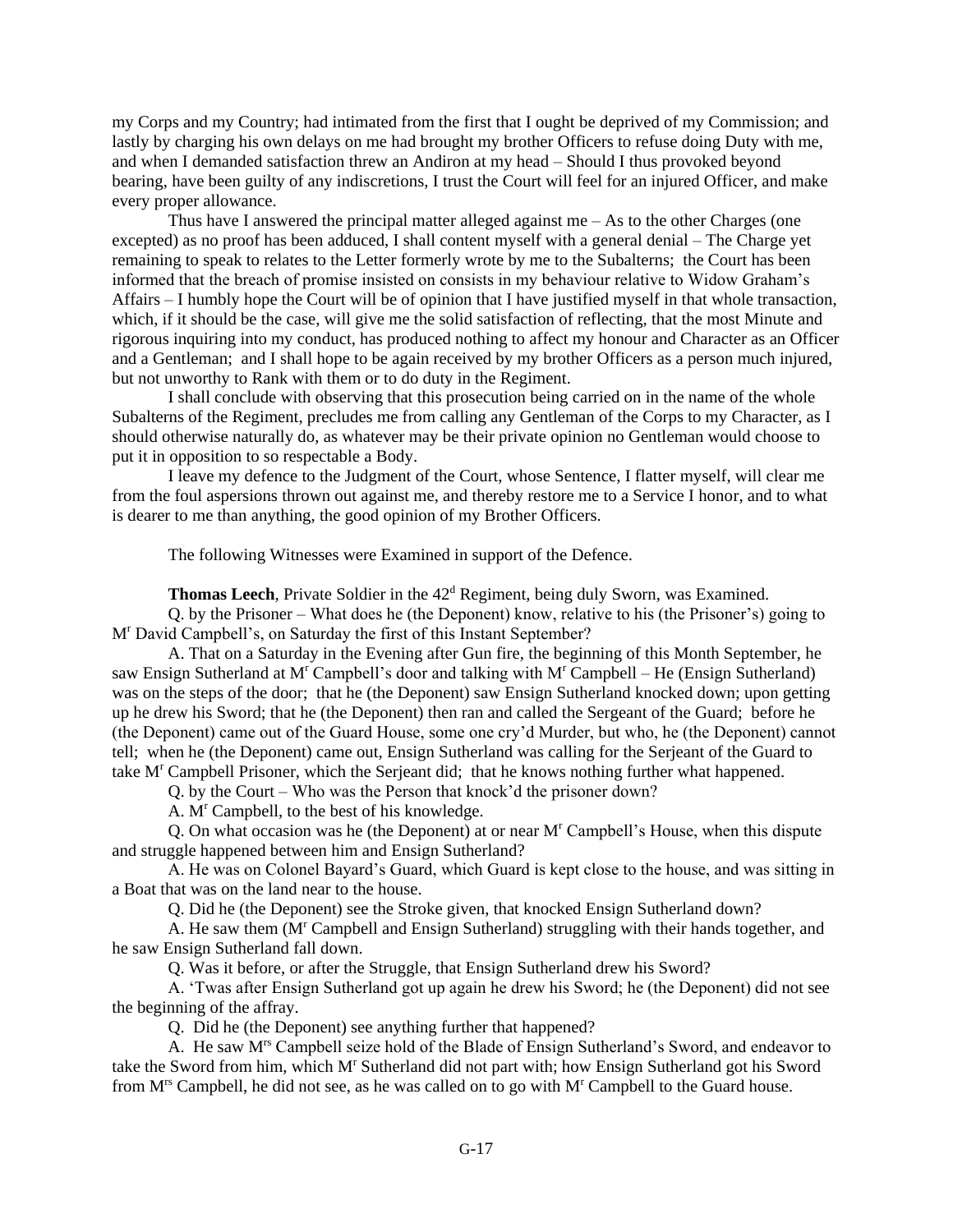Q. by the Prisoner – Did he (the Deponent) hear  $M<sup>r</sup>$  Campbell call him any disrespectful Names, such as perjured Villain, Rascal, or words to that effect?

A. In Ensign Sutherland's absence, while M<sup>r</sup> Campbell was Prisoner, he heard M<sup>r</sup> Campbell say Ensign Sutherland was a perjured Rascal, and no Gentleman.

Q. by Lieut. Franklin – Did he (the Deponent) see Ensign Sutherland put his hand to his Sword, and must he have seen it, if it happened before Ensign Sutherland was knocked down or pushed off the steps?

A. He saw no such thing; if he (Ensign Sutherland) had put his hand to the Sword before he was pushed down the steps, he must have seen it.

Q. What distance was he (the Deponent) from Ensign Sutherland and M<sup>r</sup> Campbell?

A. To the best of his knowledge, about twenty Yards.

Q. Was there any Paling or Fence, between him (the Deponent) and them, namely Ensign Sutherland and M<sup>r</sup> Campbell?

A. There was a Paling.

Q. Was not M<sup>r</sup> Campbell's back to him (the Deponent) at different times during the struggle?

A. At different times he cannot answer to; when he (the Deponent) first saw them, M<sup>r</sup> Campbell was standing with his back to his own house, and facing Ensign Sutherland.

Q. Could he at all times, before Ensign Sutherland was knocked down, have seen his Ensign Sutherland's) Sword?

A. He could not see the Sword at all times, but is positive, if Ensign Sutherland had drawn his Sword, he (the Deponent) must have seen it.

Q. by the Prisoner – Did not he (the Deponent) hear him (Ensign Sutherland) repeatedly ask  $M^{rs}$ Campbell to let go the Sword, before and after M<sup>r</sup> Campbell was taken to the Guard?

A. He heard him (Ensign Sutherland) ask and intreat her to let go the Sword, and she would not.

Q. by Lieut. Franklin – Did not  $M<sup>rs</sup>$  Campbell seize hold of the Sword, to prevent him (Ensign Sutherland) doing an Injury to her Husband?

A. He cannot tell.

Q. had M<sup>r</sup> Campbell any Weapon of defence, when Ensign Sutherland's Sword was drawn?

A. He did not see any thing; he was absent great part of the Affray; they were in the middle of the Yard when he (the Deponent) came a second time.

Q. Did he not see the Sword drawn; after M<sup>r</sup> Campbell was a Prisoner in the Guard?

A. Yes; Ensign Sutherland had hold of the hilt, and  $M<sup>rs</sup>$  Campbell held it by the blade, after  $M<sup>r</sup>$ Campbell was sent away Prisoner.

Q. by the Court – Did he see Ensign Sutherland put up his Sword immediately after  $M^{rs}$ Campbell quitted the hold?

A. He did not see her quit hold of the Sword.

Q. by Lieut. Franklin – Could not Ensign Sutherland have reached M<sup>r</sup> Campbell with his drawn Sword, after M<sup>r</sup> Campbell was Prisoner?

A. Yes he might, but M<sup>rs</sup> Campbell had hold of the blade and would not quit it, he did not see Ensign Sutherland make any offer.

**Charles Stewart**, Private Soldier in the 42<sup>d</sup> Regiment, being duly Sworn, was examined.

Q. by the Prisoner – Was he (the Deponent) the Person who was sent by him (the prisoner) on a Message to M<sup>r</sup> Campbell, and what message was sent to M<sup>r</sup> Campbell?

A. He was the Person; sometime since, the time he cannot exactly recollect – Ensign Sutherland desired him (the Deponent) to go and tell M<sup>r</sup> Campbell at his house, that a Gentleman wanted to speak to him; that M<sup>rs</sup> Campbell said, he might tell the Gentleman to come in; and M<sup>r</sup> Campbell said he did not want any thing to say to him; that he delivered the Answer to Ensign Sutherland accordingly; that then ES went towards M<sup>r</sup> Campbell's house; M<sup>r</sup> Campbell was standing at the door, and he believes  $M<sup>r</sup>$ Campbell and Ensign Sutherland saluted each other; that some words then passed, which he (the Deponent) could not hear; M<sup>r</sup> Campbell then pushed Ensign Sutherland down the steps, then he knocked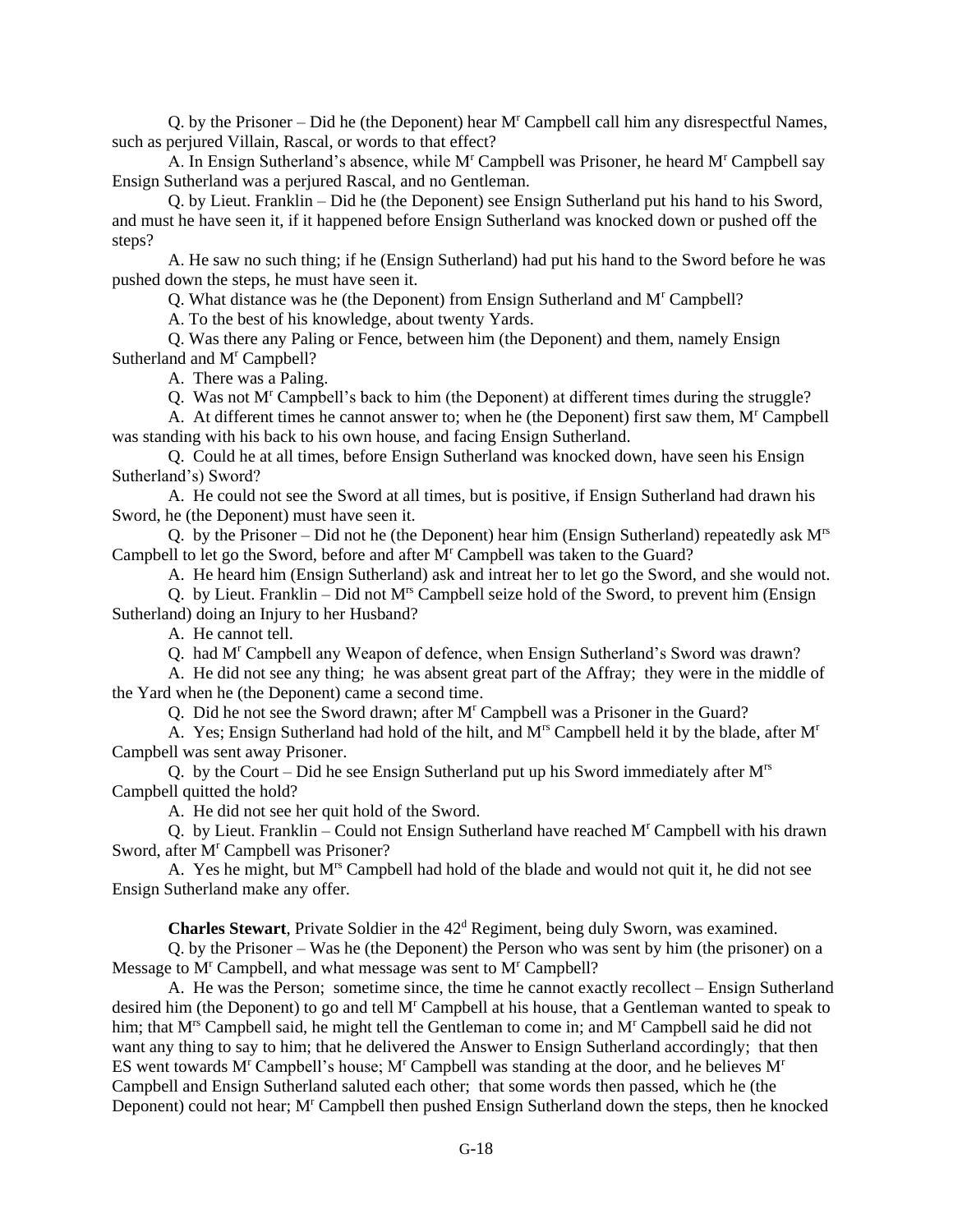him (Ensign Sutherland) a second time down the Steps, then the Women came out, and M<sup>r</sup> Campbell ran in for a Dog Iron; when he came out again, he (M<sup>r</sup> Campbell) struck Ensign Sutherland on the back of the Neck, and knock'd him down again; that then M<sup>r</sup> Sutherland call'd for the Guard, drew his Sword and ordered M<sup>r</sup> Campbell to the Guard; the Guard then took M<sup>r</sup> Campbell away, and the Woman catch'd hold of Ensign Sutherland's Sword and endeavored to get it from him; that he desired her in a laughing manner to let go the Sword, and the Sword being drawn away cut her hand.

Q. from the Court – did he (the Deponent) see Ensign Sutherland go into M<sup>r</sup> Campbell's house?

A. He went no further than the steps leading to the house.

Q. by the Prisoner – Did not he (the Deponent) hear him ( $Ens<sup>n</sup> Sutherland$ ) request  $M<sup>rs</sup> Campbell$ to quit hold of the Sword at the same saying, he would not hurt M<sup>r</sup> Campbell with it, and also attempt to loosen her hand from it?

A. Yes; ES frequently requested her to let go her hold.

Q. Did he (the Deponent) hear M<sup>r</sup> Campbell call him (the Prisoner) perjured rascal or Villain, or Words to that effect?

A. He did.

Q. Did he (the Deponent) see him (the Prisoner) make any pass or push at  $M<sup>r</sup>$  Campbell with his Sword, before M<sup>r</sup> Campbell got the Andiron?

A. He did not.

Q. by Lieut. Franklin – as he (the Deponent) present from the beginning to the end of the Affray? A. He was.

Q. Did he (the Deponent) see Ensign Sutherland attempt to draw his Sword before he was knock'd down by M<sup>r</sup> Campbell?

A. He did not see him offer to draw 'till after he (Ensign Sutherland) was knock'd down three times.

Q. from the Court – What distance was he from Ensign Sutherland and  $M<sup>r</sup>$  Campbell, during the time of the struggle?

A. As near as he can say, within twelve or fourteen Yards.

Q. by Lieut. Franklin – Before Ensign Sutherland was knock'd down, was he (the Deponent) hindered from seeing Ensign Sutherland's Sword at any time, by M<sup>T</sup> Campbell being with his back to him (the Deponent) or any other circumstance?

A. There was nothing to hinder his seeing what passed, but the Gate, which was in reality no hindrance, as he could see thro' the gate very well.

Q. by the Court – Was he (the Deponent) desired to deliver privately, that Message sent by him from Ensign Sutherland to M<sup>r</sup> Campbell?

A. He was not desired to deliver the Message privately.

Q. by Lieut. Franklin – When  $M<sup>r</sup>$  Campbell called Ensign Sutherland opprobrious names, was not he (M<sup>r</sup> Campbell) prisoner in the Guard Room?

A. He was not in the Guard Room; he was going toward the Guard House.

Q. Was not he (M<sup>r</sup> Campbell) Prisoner with the Guard at that time?

A. He was.

Q. from the Court – Did he (the Deponent) know what were Ensign Sutherland's intentions, when he sent him on a Message to M<sup>r</sup> Campbell?

A. He did not.

Q. When he (the Deponent) told  $M<sup>r</sup>$  Campbell in his Message, "a Gentleman wanted to speak with him" how did M<sup>r</sup> Campbell know who that gentleman was, as it seems M<sup>r</sup> Campbell sent back for answer, "he did not want to have any thing to say to him"?

A. He supposes M<sup>r</sup> Campbell saw Ensign Sutherland from the Window, as he came near the Guard house.

Q. Where was Ensign Sutherland, when he sent him (the Deponent) on a Message to  $M<sup>r</sup>$ Campbell?

A. He was just on the outside of M<sup>r</sup> Campbell's Yard gate, near a canoe that lay on the dry land.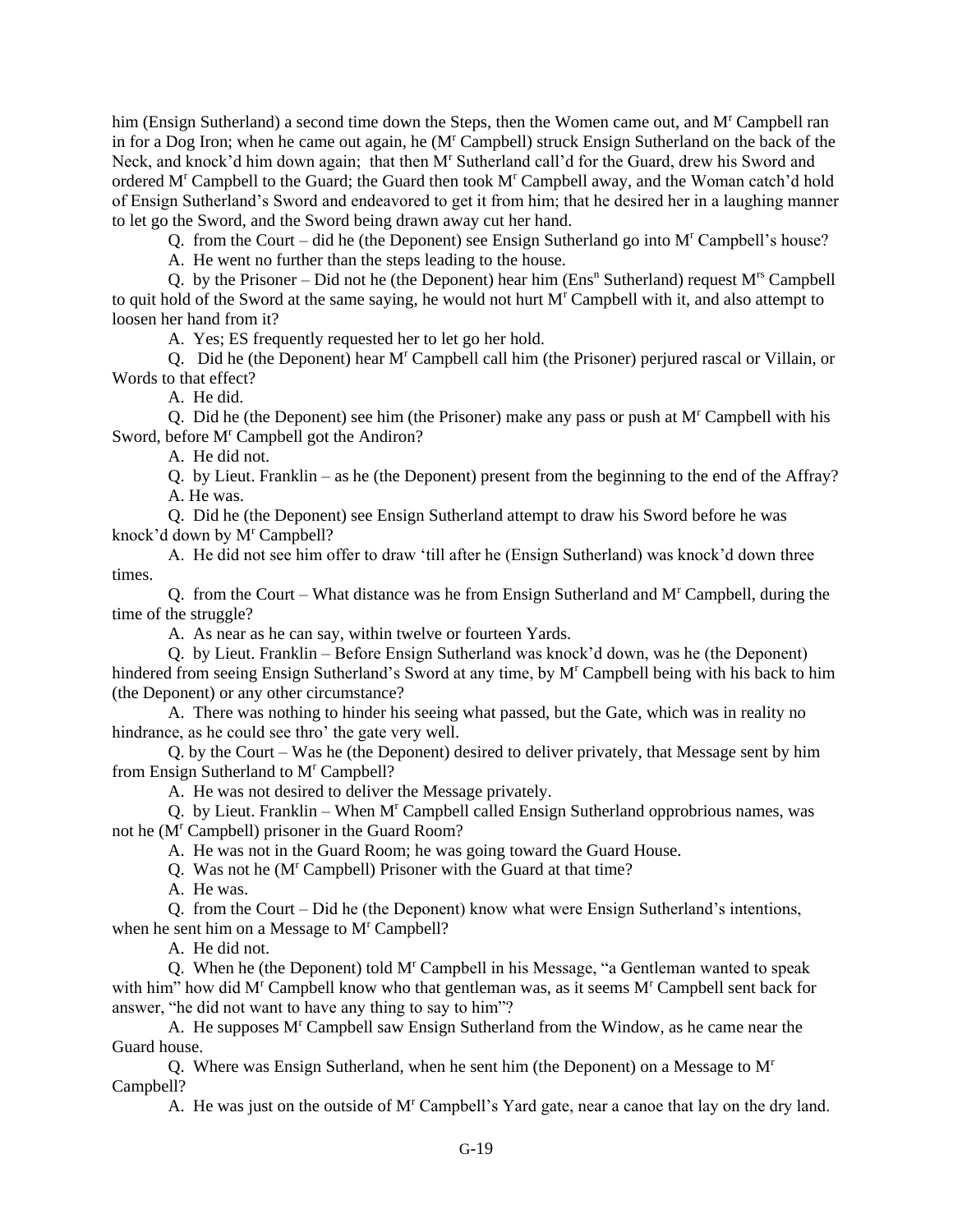Q. Did he at any time see Ensign Sutherland run away from Campbell during the struggle.

A. He did not; he (Ensign Sutherland) did not go off; 'till after M<sup>r</sup> Campbell was sent prisoner to the Guard.

Q. by Lieut. Franklin – Did he hear any one cry out Murder?

A. He heard Ensign Sutherland, when he called for the Guard.

A. Was he (Ensign Sutherland) at the time when he called out Murder, running away or retreating from M<sup>r</sup> Campbell?

Q. No, he was below, and three or four Women were fastened on his (Ensign Sutherland's) hair.

**The Evidence Thomas Leech**, being called again before the Court and Questioned, Whether he at any time during the struggle between Ensign Sutherland and M<sup>r</sup> Campbell, saw ES run away from M<sup>r</sup> Campbell, Answered, He did not.

**George Matthewson, Private Soldier in the 42<sup>d</sup> Regiment, being duly Sworn, deposed, That** about a Month since in the Evening, he (the Deponent) was one of the Guard of the  $42<sup>d</sup>$  Regiment near M<sup>r</sup> Campbell's house, that Ensign Sutherland came and asked the Guard if they had seen M<sup>r</sup> Campbell, that he (the Deponent) asked if it was M<sup>r</sup> Campbell that lived at that house, and he told Ensign Sutherland that he saw  $M<sup>r</sup>$  Campbell walking towards the house nearest his own; that some one also made answer.  $M<sup>r</sup>$ Campbell was gone into his own house; that Ensign Sutherland then sent Charles Stewart to see if M<sup>r</sup> Campbell was at home or not; the Man went, but what Answer was brought to Ensign Sutherland, he (the Deponent) does not know; that Ensign Sutherland afterwards went to the door of the house, up some steps, and saluted M<sup>r</sup> Campbell at the door; Ensign Sutherland then turned to come away from the door, and M<sup>r</sup> Campbell came after him with a Dog Iron; that M<sup>r</sup> Campbell knock'd Ensign Sutherland down, but whether was with the Dog iron or not, he cannot tell; when Ensign Sutherland got up again he took hold of the Dog Iron and drew his sword, when the sword was drawn, two or three Women came out, and one of the Women, he cannot say who, took hold of the blade of the Sword, then he (the Deponent) on seeing the disturbance, called the Serjeant of the Guard; when the Serjeant came out, Ensign Sutherland ordered the Guard to take M<sup>r</sup> Campbell prisoner; during the time the Guard was conducting M<sup>r</sup> Campbell to the Guard House, the Women gathered about Ensign Sutherland; some one took hold of his Sword, the other fastened on his hair; he (Ensign Sutherland) desired the Woman who held the Sword let go, saying he did not want to hurt any of them; two or three of the Guard then went up and took the Women away from Ensign Sutherland; that the Woman cut her fingers in holding the Sword; when Ensign Sutherland was released from the Women he went away and said no more; As Ensign Sutherland was going by the Guard House door where M<sup>r</sup> Campbell was standing, M<sup>r</sup> Campbell doubled his Fist and called Ensign Sutherland a Rascal and Villain.

Q. from the Court – Was Ensign Sutherland standing with or in sight of the Guard, when he sent Charles Stewart on the Message to M<sup>r</sup> Campbell?

A. He was standing close by the Centry, and many of the Guard were present at the same time.

Q. Did Ensign Sutherland desire any of that Guard to follow him to M<sup>r</sup> Campbell's house, before the Affray happened?

A. He did not.

Q. Did he hear Ensign Sutherland cry out Murder?

A. If Ensign Sutherland cry'd Murder he did not hear him, as he ran to call the Guard.

Q. By Lieut. Franklin – What distance is the Guard Room from the place Ensign Sutherland stood, when he sent the Message to M<sup>r</sup> Campbell.

A. About twelve Yards.

Q. from the Court – Did he hear Ensign Sutherland say, what he wanted with  $M<sup>r</sup>$  Campbell? A. He did not.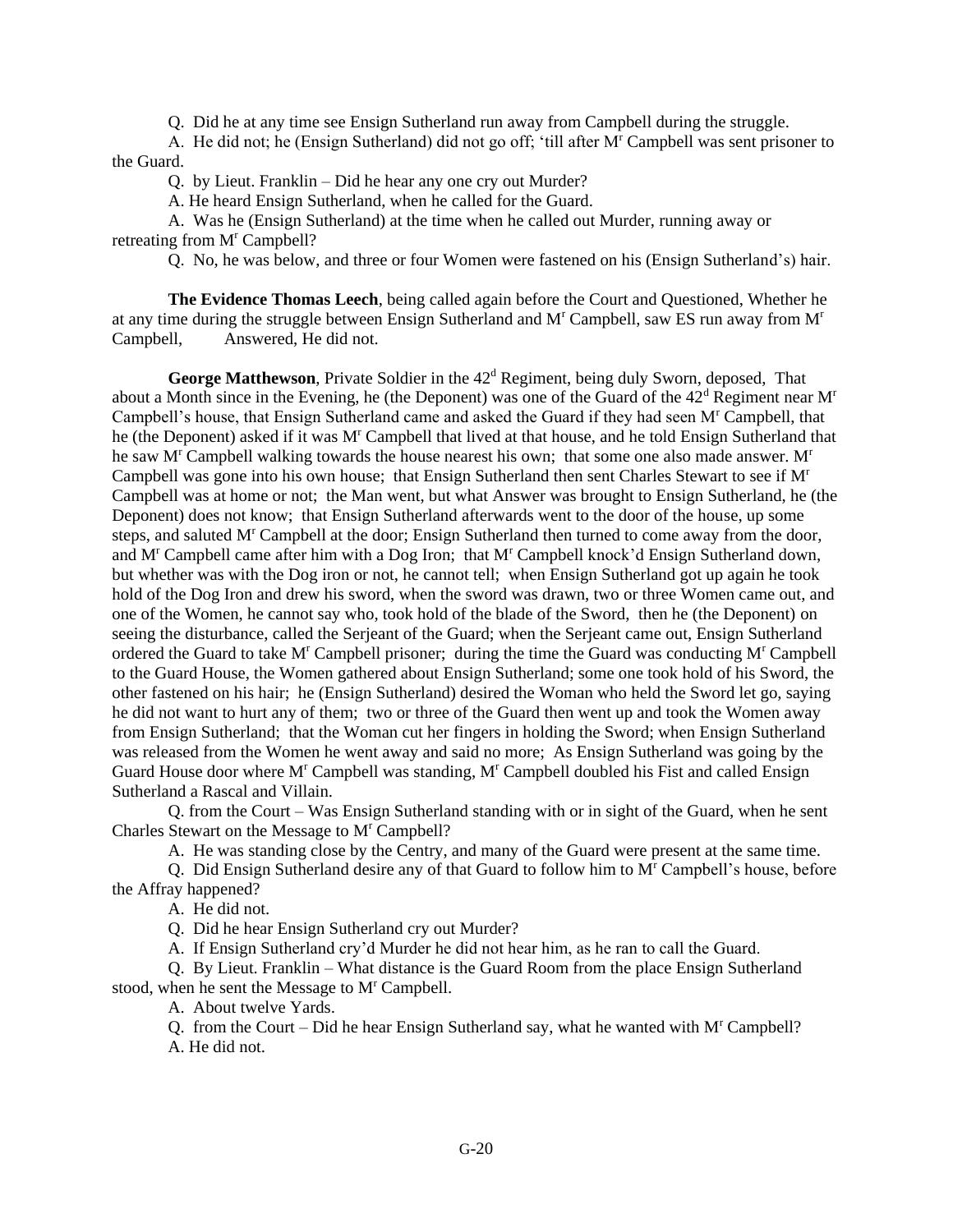**The Evidence Charles Stewart**, being called before the Court again and questioned,

Whether Ensign Sutherland was standing with or in sight of the Guard, when he sent him on a Message to M<sup>r</sup> Campbell.

Q. He was at the canoe, where several of the Guard were.

**Corporal Donald M<sup>c</sup>Lean**, of the 42<sup>d</sup> Regiment, being duly Sworn, was Examined.

Q. Did he see the Affray that happened between Ensign Sutherland and M<sup>r</sup> Campbell?

A. He did.

Q. Did he during the time of the Affray, hear Ensign Sutherland call out Murder?

A. He did not hear Ensign Sutherland, he heard the Women that were about him call out Murder.

Q. from the Court – How far might he (the Deponent) be distant from the place where the Affray happen'd?

A. About thirty yards.

Q. from Lieut. Franklin – Was not he and the Serjeant relieved from the Guard, about twelve o'Clock that Night?

A. Yes.

Q. Was not he and the Serjeant relieved on account of the part they took in the Affray?

A. He cannot tell, as no Crime was sent either against him or the Serjeant.

**The Court Adjourned** 'till tomorrow Morning 10 o'Clock.

# **Tuesday September 18th 1781**

**The Court** met pursuant to Adjournment.

**M<sup>r</sup> Elias Hardy** Notary Publick and Inhabitant of New York, being duly Sworn deposed, That on the thirtieth of July last, as near as he recollects, he (the Deponent) met Ensign Sutherland in the street, who told him a Widow a Cousin of his, who lived at Brooklyn, lay at that time dangerously ill, that one Hannay a Man who owed her Money, had possessed himself of the keys belonging to this Woman, and pretended that he was to be her heir, he (the Deponent) enquired into the nature of his pretensions, and was told, that it arose from some Words which his Cousin had made use of that Morning – Ensign Sutherland at the same time inform'd him (the Deponent) that his Cousin had been delirious for some considerable time, and that the Doctor who attended her, had informed him that she was insane at the time those Words came from her, namely "at the time she declared M<sup>r</sup> Hannay her Heir" – He (Ensign Sutherland) then advised with him (the Deponent) what steps he should take; his advice was, that he should put some proper Person into the house to take care of his Cousin's property, untill she either recovered her Senses or should die – The next Morning early M<sup>r</sup> Sutherland called upon him (the Deponent) and inform'd him his Cousin was dead, and again repeated what he had said before concerning Hannay, 'that he was considerably indebted to the deceased and in possession of her keys" – he (the Deponent) enquired again respecting those pretensions on which Hannay stiled himself heir to the Deceased, and was again told, "that the Doctor declared she was insane at the time" – All this time he (the Deponent) had understood that nothing but some loose Words had dropp'd from the deceased, nor did he (the Deponent) hear any thing of a Will in Writing untill afterwards – He (the Deponent) therefore advised him (Ensign Sutherland) to take out Letters of Administration immediately, which he accordingly  $did - Soon$  afterwards he (the Deponent) was informed that a  $M<sup>r</sup>$  Hannay had been at his office in his absence to take his advice, respecting a Will of a Widow graham; this was the first notice he (the Deponent) had there was a Will in Writing; he then advised Ens<sup>n</sup> Sutherland to enter a caveat against proving this Will, without Notice being first given to him (Ensign Sutherland) which was done in the usual form – He (the Deponent) then desired that the Witnesses of her Widow Graham's Insanity at the time the Will was made, might be sent for, and took such steps as he thought necessary to prove the Will invalid; for this purpose he (the Deponent) attended at the Surrogate's Office with Ensign Sutherland,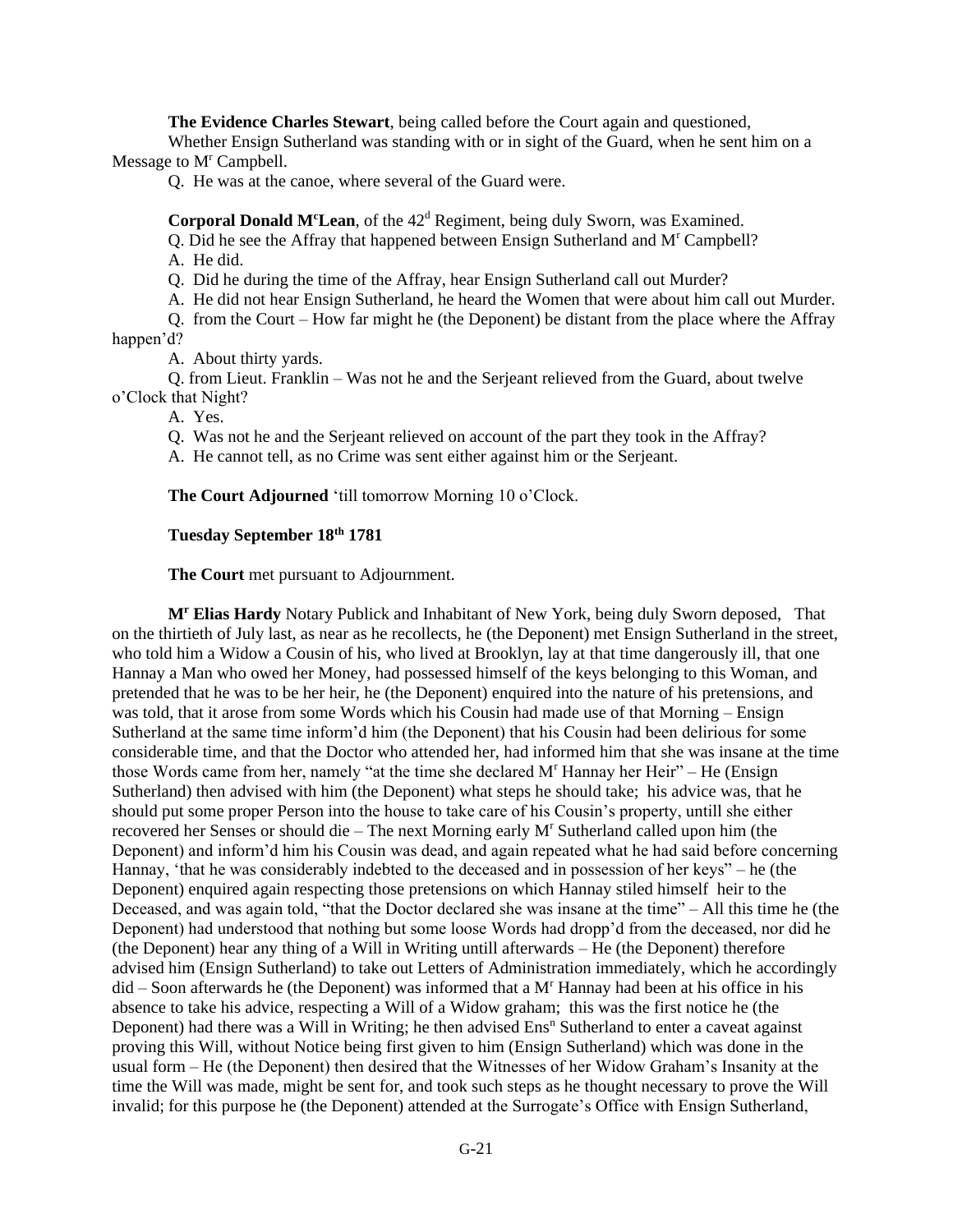where they met M<sup>r</sup> Campbell, M<sup>r</sup> Hannay and many other persons, who they (Mess<sup>rs</sup> Campbell  $\&$ Hannay) proposed to examine as Witnesses; but the Surrogate having some doubt, whether he could examine the Witnesses, so as that their testimony might be made use of to determine the dispute, unless he had first a special order for that purpose from the Governor, nothing was done at that Meeting – Some days after he (the Deponent) was informed by  $M<sup>r</sup>$  Campbell, that  $M<sup>r</sup>$  Hannay was willing to leave the matter to Arbitration, a proposal which he (the Deponent) had made in behalf of Ensign Sutherland when M<sup>r</sup> Hannay was first met at the Surrogate's Office, and which offer was then declined; - this proposal he (the Deponent) in behalf of Ensign Sutherland closed with, and the manner in which they could proceed was settled; M<sup>r</sup> Campbell and himself (the Deponent) were to have Sworn the Witnesses, and their Evidence was to have been taken down in Writing; Arbitrators were afterwards Nominated by each party and agreed to, and a day appointed for the Arbitration; on the appointed day the matter was deferr'd, as he recollects, at his (the Deponent's) request, as it likewise was at another appointed day; it was also once or twice deferr'd at M<sup>r</sup> Campbell's request, after a day had been appointed; but about a Week before the time, the Subalterns of the  $42<sup>3</sup>$  Regiment, refused doing duty with Ensign Sutherland; he (the Deponent) informed M<sup>r</sup> Campbell that a Trial, which he (the Deponent) had been attending for some time at a General Court Martial, which had caused him to desire the Arbitration might be postponed, was then over, and that he (the Deponent) should be ready to attend at any day he should be pleased to appoint; some days after M<sup>r</sup> Campbell named Monday, (the Monday succeeding that day on which Ensign Sutherland was put in arrest) as the day for the Arbitrators to meet, and the validity of Widow Graham's Will to be determined by them; Ensign Sutherland being put under Arrest in the Interim, prevented the Arbitrators meeting on the appointed day; Soon after Ensign Sutherland's taking out Administration to Widow Graham's Effects, he informed him (the Deponent) that M<sup>r</sup>Campbell had charged him with Perjury, that M<sup>r</sup> Campbell had mentioned it to many of the Officers of the Regiment to which he (Ensign Sutherland) belong'd, and that it was likely to prove very detrimental to his (Ensign Sutherland's) Character, and that he wished him (the Deponent) to give something in the nature of a Certificate under his hand respecting what he knew of the matter, which he accordingly did; he also informed him that at the time of waiting on the Surrogate M<sup>r</sup> Ludlow for the purpose of taking out the Administration to Widow Graham's Effects, that he (Ensign Sutherland) had told M<sup>r</sup> Ludlow that M<sup>r</sup> Hannay pretended that Widow Graham had left him her heir, but that Widow Graham was insane at the time he pretended the declaration in his favor was made, and that M<sup>r</sup> Ludlow in return had informed him (Ensign Sutherland) that it was no implication to his taking out Administration; he (the Deponent) then proposed he (Ensign Sutherland) should wait on M<sup>r</sup> Ludlow, who liv'd on Long Island, and obtain a Certificate of the same nature from him, , which he did, and he (the Deponent) wrote the Certificate which he (Ensign Sutherland) as before mentioned, had requested of him, on the same sheet of Paper M<sup>r</sup> Ludlow had wrote his – From the first time Ensign Sutherland mentioned to him (the Deponent) he was charged with Perjury, to the time the Subalterns of the Regiment refused doing duty with him, he was exceedingly anxious to get the Arbitration finished, that he might communicate to the Officers of the Regiment to which he belong'd, Copies of the Depositions that should be taken on that occasion; he (Ensign Sutherland) also repeatedly expressed his desires of obliging M<sup>r</sup>Campbell to retract the aspersions he had thrown out against his Character immediately, and was many times withheld; and that with great difficulty from waiting instantly on M<sup>r</sup>Campbell for that purpose, by representations that the Arbitration must very shortly be determined, and that whatever steps he should Judge proper to be taken respecting M<sup>r</sup>Campbell, would when accompanied with the Depositions of the Witnesses, tend more fully to exculpate his Character, than any steps taken previous to the Arbitration would alone do.

Q. from the Court – Who were the Persons that withheld ES from making application to  $M<sup>r</sup>$ Campbell?

A. The Representations that withheld him were made by him (the Deponent).

Q. Did he not, at any time before the Letters of Administration were taken out by Ensign Sutherland, ask him (Ensign Sutherland) if a Will was made by the late Widow Graham?

A. He cannot exactly recollect; he thinks he did, but the circumstances of Insanity dwelt so strong upon him he ask'd few questions; he understood in general, there was no Will in Writing.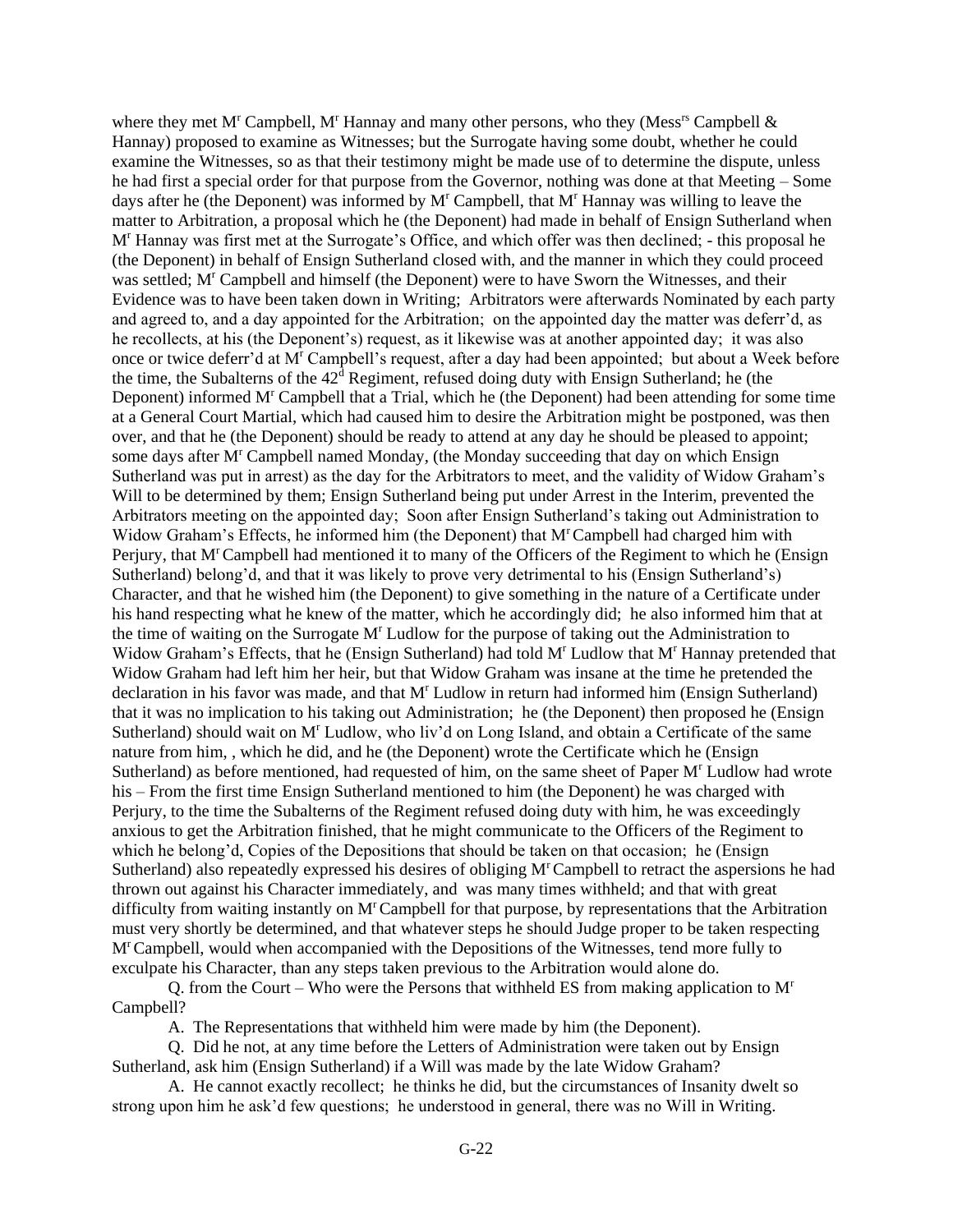Q. What was the distance of time between Ensign Sutherland's waiting on him (the Deponent) concerning Letters of Administration, and M<sup>r</sup> Hannay's calling on him to shew him the Will?

A. Ensign Sutherland was with him between Six and Seven o'Clock in the Morning; he was gone out when M<sup>r</sup> Hannay call'd, who call'd twice, the same Morning to the best of his (the Deponent's) recollection.

Q. Was it after the time that M<sup>r</sup> Hannay called on him (the Deponent) that Ensign Sutherland took out Letters of Administration by his advice?

A. Before M<sup>r</sup> Hannay call'd, some hours.

Q. Does he think Ensign Sutherland would have called M<sup>r</sup>Campbell to account, had he not been withheld by his (the Deponent's) representing to him, "that it would be better to settle that matter after the Arbitration had taken place"?

A. He is fully convinced, that he frequently prevented Ensign Sutherland from calling M<sup>r</sup> Campbell to account, expecting the Arbitration would be shortly settled.

Q. In what light did he (the Deponent) consider the Arbitration, after understanding there was some sort of Will?

A. When he first heard of the Will, he could form no Judgement upon it; from what he has since collected, he believed the Will was improperly obtained.

Q. Did he (the Deponent) think it proper in Ensign Sutherland to persist in the Letters of Administration as formerly, or did he advise him to drop them?

A. He advised him (Ensign Sutherland) to persist.

Q. As an Attorney, does he (the Deponent) think Ensign Sutherland, in the proceedings, took any step that was unlawful or unjust?

A. He does not think he (Ensign Sutherland) took any step that was either unlawful or unjust, relative to the taking out Letters of Administration.

Q. Had Ensign Sutherland acquainted the Surrogate of there being a Will, is he (the Deponent) of opinion, he (the Surrogate) would have granted Letters of Administration, on a supposition that the Will was improperly obtained?

A. Not unless Ensign Sutherland had told him (the Surrogate) "the Will was improperly obtained" but he (Ensign Sutherland) told the Surrogate the Person was Insane the time the Will was made, he (the Deponent) apprehends the Surrogate would have replied, that she could not make a Will in the State of Insanity, and that there was no impediment to his (the Surrogate's) granting Letters of Administration.

Q. by Lieut. Franklin – Did he (the Deponent) in the course of conversation, ever express himself in the following manner – "I wish the affair of the Perjury had not been mentioned, as it may cost Ensign Sutherland his Commission?"

A. He does not recollect making use of those Words; he has often expressed his apprehensions of the event on this Court Martial.

Q. Did Ensign Sutherland tell him (the Deponent) he was Cousin to the deceased Widow graham?

A. He did; he also mentioned she (the deceased) had a Sister living in Edinburgh, to whom he meant to remit the Effects; he (the Deponent) has been since informed, that it was a Sister's daughter.

This Deponent further says, that he did not know the (opprobrious epithets  $M<sup>r</sup>$  Campbell had made use of in conversation with the Officers of the 42<sup>d</sup> Regiment respecting Ensign Sutherland, further than that he (M<sup>r</sup> Campbell) had accused him of Perjury.

**William Glussel**, an Inhabitant of New York, and Clerk to M<sup>r</sup> Elias Hardy being duly sworn deposed, that he recollects about the beginning of August, the day he cannot ascertain, Ensign Sutherland came one morning to M<sup>r</sup> Hardy's house; he does not know the business he came on, as he (the Deponent) was otherwise engaged; he deposes that he was frequently sent by M<sup>r</sup> Hardy to M<sup>r</sup> Campbell's to enquire what day M<sup>r</sup> Campbell would fix upon to settle the matter by Arbitration, between him and Ensign Sutherland and M<sup>r</sup> Hannay; there were two or three appointments made which were unavoidably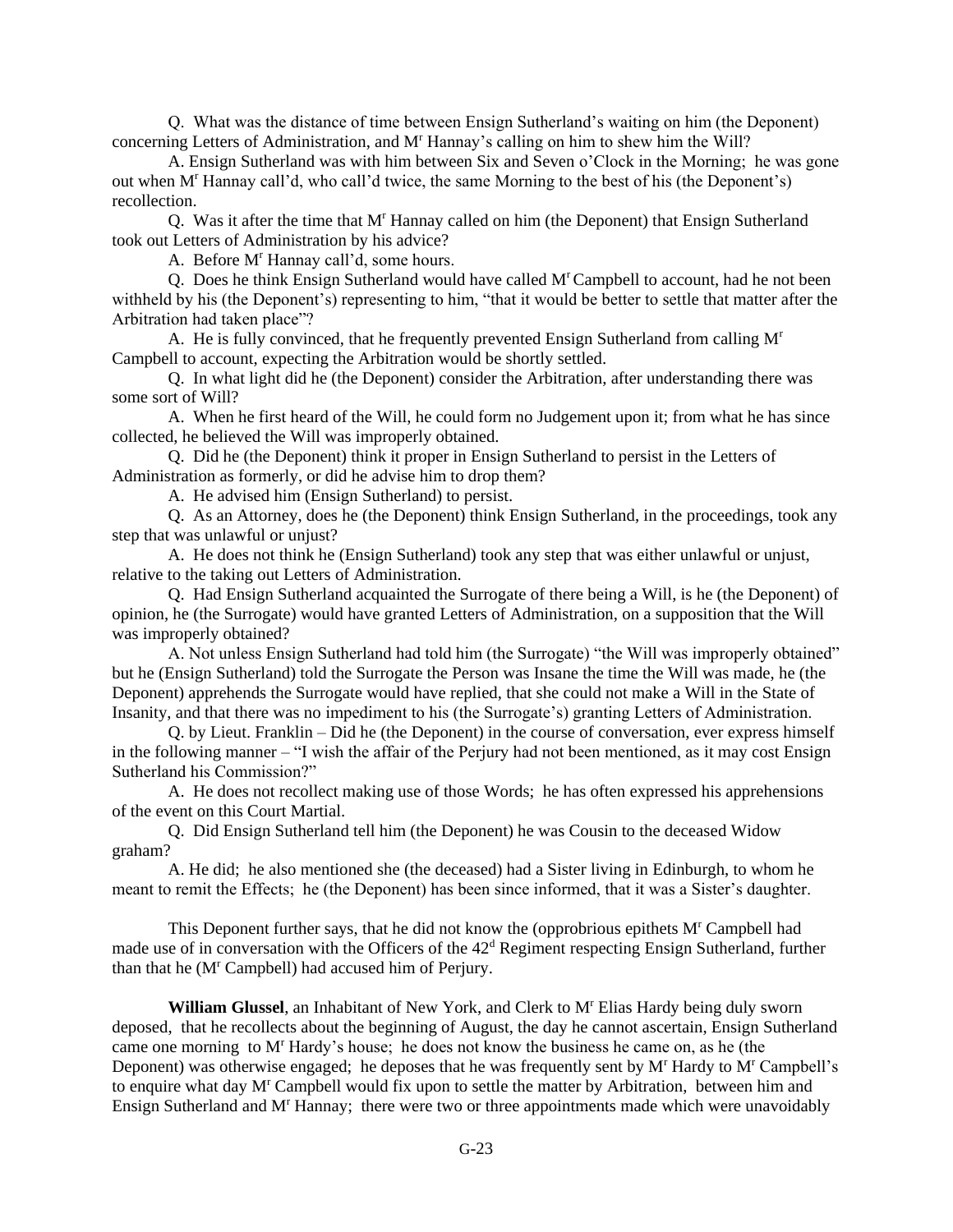put off, on account of the inconvenience arising to one or the other of the party; that Ensign Sutherland frequently sent him on the same Message, as he (Ensign Sutherland) was very impatient to have the matter settled; when he went it was always inconvenient for M<sup>r</sup> Hannay; at last there was a day fixed on, and that day was put off on account of the dispute between M<sup>r</sup> Campbell and Ensign Sutherland; he knows nothing further than that Ensign Sutherland expressed great impatience to have the matter settled and clear up his Character.

Q. from the prisoner – Does he (the Deponent) recollect hearing him (Ensign Sutherland) declare he would call M<sup>r</sup> Campbell to an Account for aspersing his (Ensign Sutherland's) Character?

A. He does.

Q. Does he (the Deponent) recollect  $M<sup>r</sup>$  Hardy's asking him (Ensign Sutherland) to postpone the matter, relative to obtaining satisfaction from M<sup>r</sup> Campbell 'till the Arbitration was finished?

A. Yes M<sup>r</sup> Hardy frequently gave him that advice.

**The Court adjourned** 'till tomorrow Morning 10 o'Clock.

### **Wednesday September 19th 1781**

**The Court** being Met pursuant to Adjournment.

**The Prisoner Ensign Sutherland** delivered to the Court a Certificate signed by Cary Ludlow, containing nearly to the same effect the Words of a copied Certificate produced by him (the Prisoner) in his Defence; which Certificate being Signed and duly attested in the presence of Elias Hardy Notary Publick in New York, he Cary Ludlow being sick and unable to give personal attendance, was read to the Court and stands as follows.

**Cary Ludlow Esquire**, Surrogate of the City and Province of New York, maketh Oath, that about the latter end of July last Ensign David Sutherland of the Forty second Regiment applied to this Deponent in order to take out Letters of Administration on the Estate of one Agnes Graham Widow That M<sup>r</sup> Sutherland informed this Deponent that he was next of kin to the deceased in this Province but that she had other nearer Relations at home for whom he meant to preserve the Estate and prevent it falling into the hands of a M<sup>r</sup> Hannah who he informed the Deponent had taken possession of M<sup>rs</sup> Graham's Estate he informed M<sup>r</sup> Sutherland that he Hannah was to be her Heir but said he never produced any Will or Paper to him And that M<sup>r</sup> Sutherland particularly told the deponent at the time he applied for Letters of Administration as aforesaid that the deceased for some time previous to her Death had been in a state of Insanity as he was informed by the Doctor who had attended her and further this Deponent sayeth not.

Cary Ludlow

Sworn at the House of the said  $\{$ Cary Ludlow Esquire in the Township  $\}$ of Jamaica on Long Island this  $19<sup>th</sup>$  day } of September 1781, Before me } Elias Hardy Not<sup>y</sup> Public.

**Elias Hardy** Notary Publick and Inhabitant of New York called again before the Court, and a Certificate shewn him signed Cary Ludlow, and dated the 19<sup>th</sup> of this Instant September, deposed that the Certificate was Sworn to, as to the truth of what it contained, and signed by the Surrogate Cary Ludlow, in his (the Deponent's) presence.

**Jonas Henry Allemand**, Surgeon and Inhabitant of Brooklyn Long Island, being duly Sworn, was examined.

Q. by the Court – Did he (the Deponent) attend the Widow Graham deceased, during her illness? A. He did.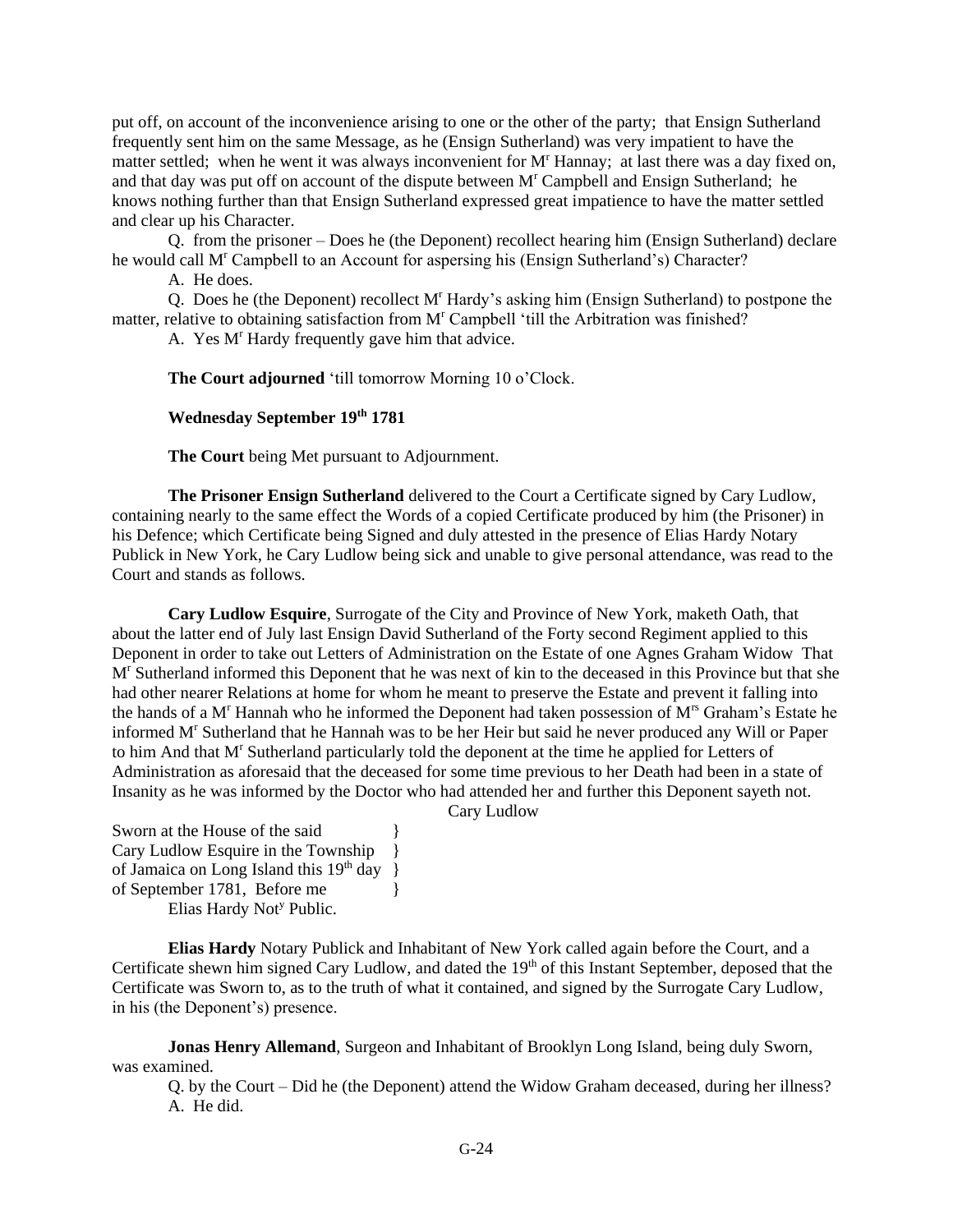Q. How long did he attend her?

A. From the  $28<sup>th</sup>$  of July 'till the time she died, which was on the  $30<sup>th</sup>$  day of July.

Q. Was she in her Senses, when he (the Deponent) was first sent for?

A. Quite senseless.

Q. Had she to his (the Deponent's) knowledge, any lucid intervals from the time he first attended her till the time she died?

A. She had neither remission nor intermission, she was in a constant paroxism of delirium during the whole time.

Q. What time in the Morning did he attend on the late Widow Graham, the day she died?

A. About Nine o'Clock in the Morning, and at that time she was totally speechless and senseless, and her Eyes fixed.

Q. Did he (the Deponent) know any thing of the late Widow Graham making a Will?

A. No further than what he was told by  $M^{rs}$  Cavan the Nurse after visiting the Patient at Nine oClock on Monday, "that she had made her Will about Seven o'Clock that Morning, and that all her matters were settled –" to which he (the Deponent) answered, that he did not think she was able to make a Will, and asked why, if she (the Widow Graham) was sensible he (the Deponent) was not sent for as he had directed; to this she (M<sup>rs</sup> Cavan) gave no satisfactory answer, and afterwards on being questioned, seemed doubtful whether the Widow Graham was really in her Senses when she made the Will.

Q. Did he (the Deponent) see the prisoner Ensign Sutherland, the day the Widow Graham died?

A. He saw him about half past Nine o'Clock that Morning.

Q. What conversation passed between him (the Deponent) and Ensign Sutherland at that time?

A. Ensign Sutherland asked him the situation of his Cousin, meaning the Widow Graham; he told him she was entirely out of her Senses, speechless and in fact dying.

Q. Was there any Conversation between him (the Deponent) and the Prisoner Ensign Sutherland, respecting a Will of the deceased Widow Graham's?

A. He (the Deponent) was the Person who inform'd Ensign Sutherland that M<sup>rs</sup> Cavan told him she (the Widow Graham) had made a Will that Morning, on which ES asked him (the Deponent) if he thought she (the Widow Graham) was capable of making a Will, he answered, she was not.

Q. from the Prisoner – Did he (the Deponent) know if there had been any difference between the deceased Widow Graham and M<sup>r</sup> Hannay, in whose favor the pretended Will was made?

A. He cannot be positive; his information is only from the report of different people.

Q. from the Court – How long was he (the Deponent) absent from the Widow Graham before he visited her in the Morning of the day before she died?

A. He visited her about four or five o'Clock on the Evening preceeding that Morning.

Q. Was there any Person present during the Conversation between him (Widow Graham) and  $M<sup>rs</sup>$ Cavan the Nurse, respecting the Widow Graham's being out of her Senses the Morning she made her Will?

A. There were only some Negroes; he recollects seeing another Woman, he does not know her Name, as he did not speak to her.

**James Degraw**, Apprentice to Doctor Allemand, being duly Sworn, was examined.

Q. from the Prisoner – Was he (the Deponent) present at the Widow Graham's, on the evening of the day before she died?

A. The Evening before she (Widow Graham) died, he was at her house about five o'Clock.

Q. Did he (the Deponent) hear any one persuade or intreat the deceased Widow Graham to speak?

A. Yes, M<sup>rs</sup> Vanwinkle was there, and pull'd and teized the deceased to make her speak but could not, her eyes were fixed and she could not turn them in her head.

Q. Did any one give her any drink to make her speak?

A. The Nurse (M<sup>rs</sup> Cavan) gave her drink, but she could not swallow; the drink nearly strangled her, and came up again.